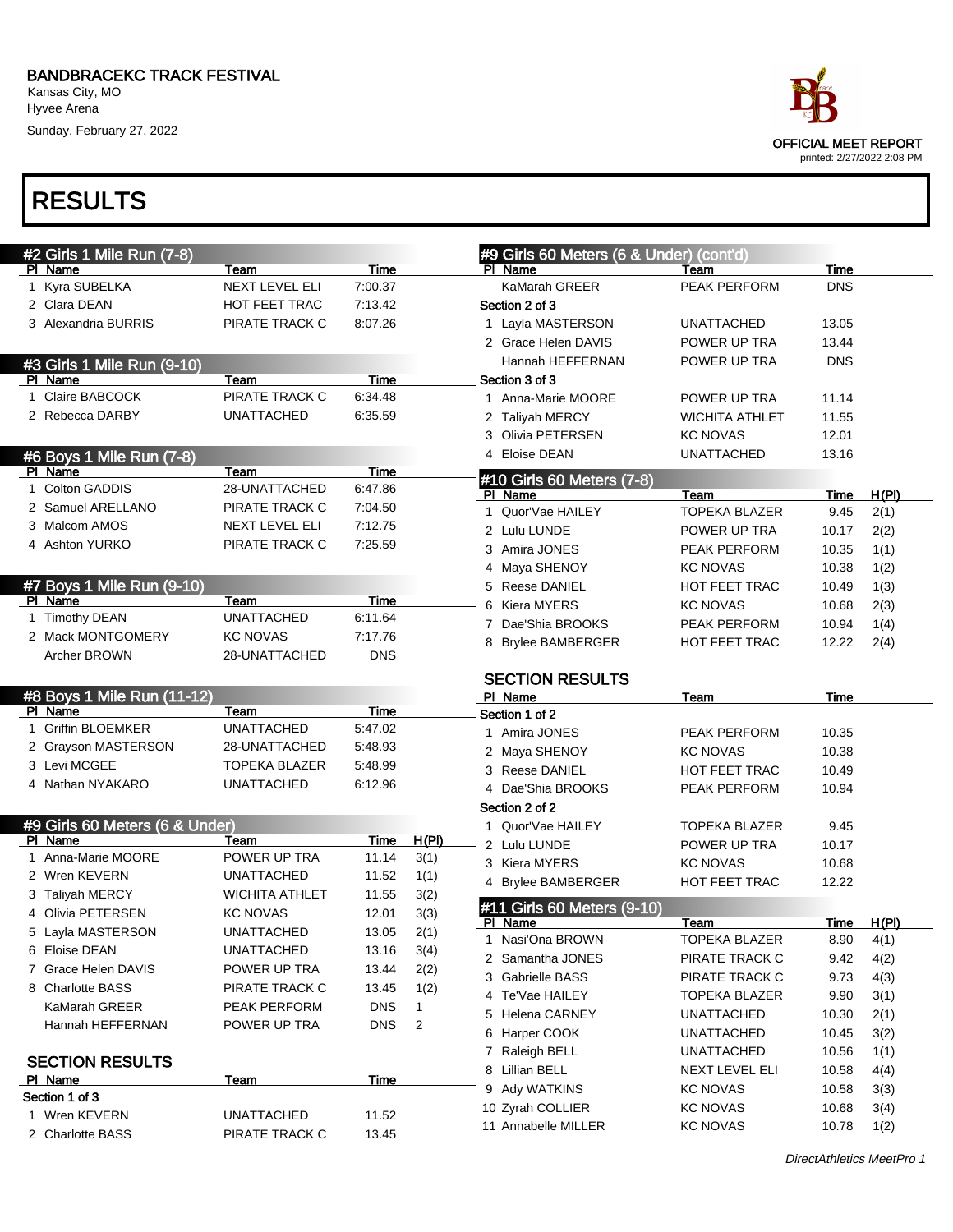Kansas City, MO Hyvee Arena

Sunday, February 27, 2022

| #11 Girls 60 Meters (9-10) (cont'd)       |                       |             |              | #13 Boys 60 Meters (6 & Under) (cont'd) |                       |            |              |
|-------------------------------------------|-----------------------|-------------|--------------|-----------------------------------------|-----------------------|------------|--------------|
| PI Name                                   | Team                  | Time        | H(PI)        | PI Name                                 | Team                  | Time       | H(PI)        |
| 12 Rebecca DARBY                          | <b>UNATTACHED</b>     | 10.85       | 2(2)         | 2 Avery JACKSON                         | <b>NEXT LEVEL ELI</b> | 11.18      | 2(2)         |
| Maebrynn LYON                             | <b>KC NOVAS</b>       | <b>DNS</b>  | $\mathbf{1}$ | 3 Hudson WARD                           | HOT FEET TRAC         | 11.19      | 2(3)         |
| KaLayah GREER                             | PEAK PERFORM          | <b>DNS</b>  | 2            | 4 Vaughan SMITH                         | NEXT LEVEL ELI        | 11.81      | 1(1)         |
|                                           |                       |             |              | King PRUITT                             | <b>WICHITA ATHLET</b> | <b>DNS</b> | $\mathbf{1}$ |
| <b>SECTION RESULTS</b>                    |                       |             |              |                                         |                       |            |              |
| PI Name<br>Section 1 of 4                 | Team                  | Time        |              | <b>SECTION RESULTS</b>                  |                       |            |              |
|                                           | <b>UNATTACHED</b>     | 10.56       |              | PI Name<br>Section 1 of 2               | Team                  | Time       |              |
| 1 Raleigh BELL                            |                       |             |              |                                         |                       |            |              |
| 2 Annabelle MILLER                        | <b>KC NOVAS</b>       | 10.78       |              | 1 Vaughan SMITH                         | NEXT LEVEL ELI        | 11.81      |              |
| Maebrynn LYON                             | <b>KC NOVAS</b>       | <b>DNS</b>  |              | King PRUITT                             | <b>WICHITA ATHLET</b> | <b>DNS</b> |              |
| Section 2 of 4                            |                       |             |              | Section 2 of 2                          |                       |            |              |
| 1 Helena CARNEY                           | <b>UNATTACHED</b>     | 10.30       |              | 1 Maclin PARRISH                        | PIRATE TRACK C        | 10.79      |              |
| 2 Rebecca DARBY                           | <b>UNATTACHED</b>     | 10.85       |              | 2 Avery JACKSON                         | NEXT LEVEL ELI        | 11.18      |              |
| KaLayah GREER                             | PEAK PERFORM          | <b>DNS</b>  |              | 3 Hudson WARD                           | HOT FEET TRAC         | 11.19      |              |
| Section 3 of 4                            |                       |             |              | #14 Boys 60 Meters (7-8)                |                       |            |              |
| 1 Te'Vae HAILEY                           | <b>TOPEKA BLAZER</b>  | 9.90        |              | PI Name                                 | Team                  | Time       | H(PI)        |
| 2 Harper COOK                             | <b>UNATTACHED</b>     | 10.45       |              | 1 Tymouzzie JOHNSON                     | <b>TOPEKA BLAZER</b>  | 9.45       | 3(1)         |
| 3 Ady WATKINS                             | <b>KC NOVAS</b>       | 10.58       |              | 2 Le'Corey MERCY                        | WICHITA ATHLET        | 10.07      | 3(2)         |
| 4 Zyrah COLLIER                           | <b>KC NOVAS</b>       | 10.68       |              | 3 Rylan TYLER                           | <b>KC NOVAS</b>       | 10.18      | 3(3)         |
| Section 4 of 4                            |                       |             |              | 4 Armani MARTINEZ-MORALES HOT FEET TRAC |                       | 10.36      | 2(1)         |
| 1 Nasi'Ona BROWN                          | <b>TOPEKA BLAZER</b>  | 8.90        |              | 5 Talent GRAY                           | WICHITA ATHLET        | 10.66      | 2(2)         |
| 2 Samantha JONES                          | PIRATE TRACK C        | 9.42        |              | 6 George MILLER                         | <b>KC NOVAS</b>       | 10.81      | 3(4)         |
| 3 Gabrielle BASS                          | PIRATE TRACK C        | 9.73        |              | 7 Joseph SCHOLL                         | PIRATE TRACK C        | 11.01      | 2(3)         |
| 4 Lillian BELL                            | NEXT LEVEL ELI        | 10.58       |              | 8 Nderim CURRI                          | HOT FEET TRAC         | 11.21      | 2(4)         |
|                                           |                       |             |              | 9 Nasi'Aun BROWN                        | <b>TOPEKA BLAZER</b>  | 12.09      | 1(1)         |
| #12 Girls 60 Meters (11-12)<br>PI Name    | Team                  | Time        | H(PI)        | Jayce ANDREWS                           | PEAK PERFORM          | <b>DNS</b> | $\mathbf{1}$ |
| 1 Makayla BANKS                           | <b>WICHITA ATHLET</b> | 8.60        | 2(1)         | Karlos GREER                            | PEAK PERFORM          | <b>DNS</b> | $\mathbf{1}$ |
| 2 Gabriella COPPAGE                       | HOT FEET TRAC         | 9.20        | 1(1)         |                                         |                       |            |              |
| 3 Anyah SANDERS                           | <b>WICHITA ATHLET</b> | 9.30        | 2(2)         | <b>SECTION RESULTS</b>                  |                       |            |              |
| 4 Anna Kate DAVIS                         | POWER UP TRA          | 9.52        | 2(3)         | PI Name                                 | Team                  | Time       |              |
| 5 Isabella CORNELL                        | <b>KC NOVAS</b>       | 9.67        | 1(2)         | Section 1 of 3                          |                       |            |              |
| 6 Denina SMITH                            | <b>WICHITA ATHLET</b> | 9.91        | 1(3)         | 1 Nasi'Aun BROWN                        | TOPEKA BLAZER         | 12.09      |              |
|                                           |                       |             |              | Jayce ANDREWS                           | PEAK PERFORM          | <b>DNS</b> |              |
| <b>SECTION RESULTS</b>                    |                       |             |              | Karlos GREER                            | <b>PEAK PERFORM</b>   | <b>DNS</b> |              |
|                                           |                       |             |              | Section 2 of 3                          |                       |            |              |
| PI Name<br>Section 1 of 2                 | <b>Team</b>           | Time        |              | 1 Armani MARTINEZ-MORALES HOT FEET TRAC |                       | 10.36      |              |
| 1 Gabriella COPPAGE                       |                       |             |              | 2 Talent GRAY                           |                       | 10.66      |              |
|                                           | <b>HOT FEET TRAC</b>  | 9.20        |              |                                         | WICHITA ATHLET        |            |              |
| 2 Isabella CORNELL                        | <b>KC NOVAS</b>       | 9.67        |              | 3 Joseph SCHOLL                         | PIRATE TRACK C        | 11.01      |              |
| 3 Denina SMITH                            | <b>WICHITA ATHLET</b> | 9.91        |              | 4 Nderim CURRI                          | HOT FEET TRAC         | 11.21      |              |
| Section 2 of 2                            |                       |             |              | Section 3 of 3                          |                       |            |              |
| 1 Makayla BANKS                           | <b>WICHITA ATHLET</b> | 8.60        |              | 1 Tymouzzie JOHNSON                     | <b>TOPEKA BLAZER</b>  | 9.45       |              |
| 2 Anyah SANDERS                           | <b>WICHITA ATHLET</b> | 9.30        |              | 2 Le'Corey MERCY                        | WICHITA ATHLET        | 10.07      |              |
| 3 Anna Kate DAVIS                         | POWER UP TRA          | 9.52        |              | 3 Rylan TYLER                           | <b>KC NOVAS</b>       | 10.18      |              |
|                                           |                       |             |              | 4 George MILLER                         | <b>KC NOVAS</b>       | 10.81      |              |
|                                           |                       |             |              |                                         |                       |            |              |
| #13 Boys 60 Meters (6 & Under)<br>PI Name | Team                  | <u>Time</u> | <u>H(PI)</u> |                                         |                       |            |              |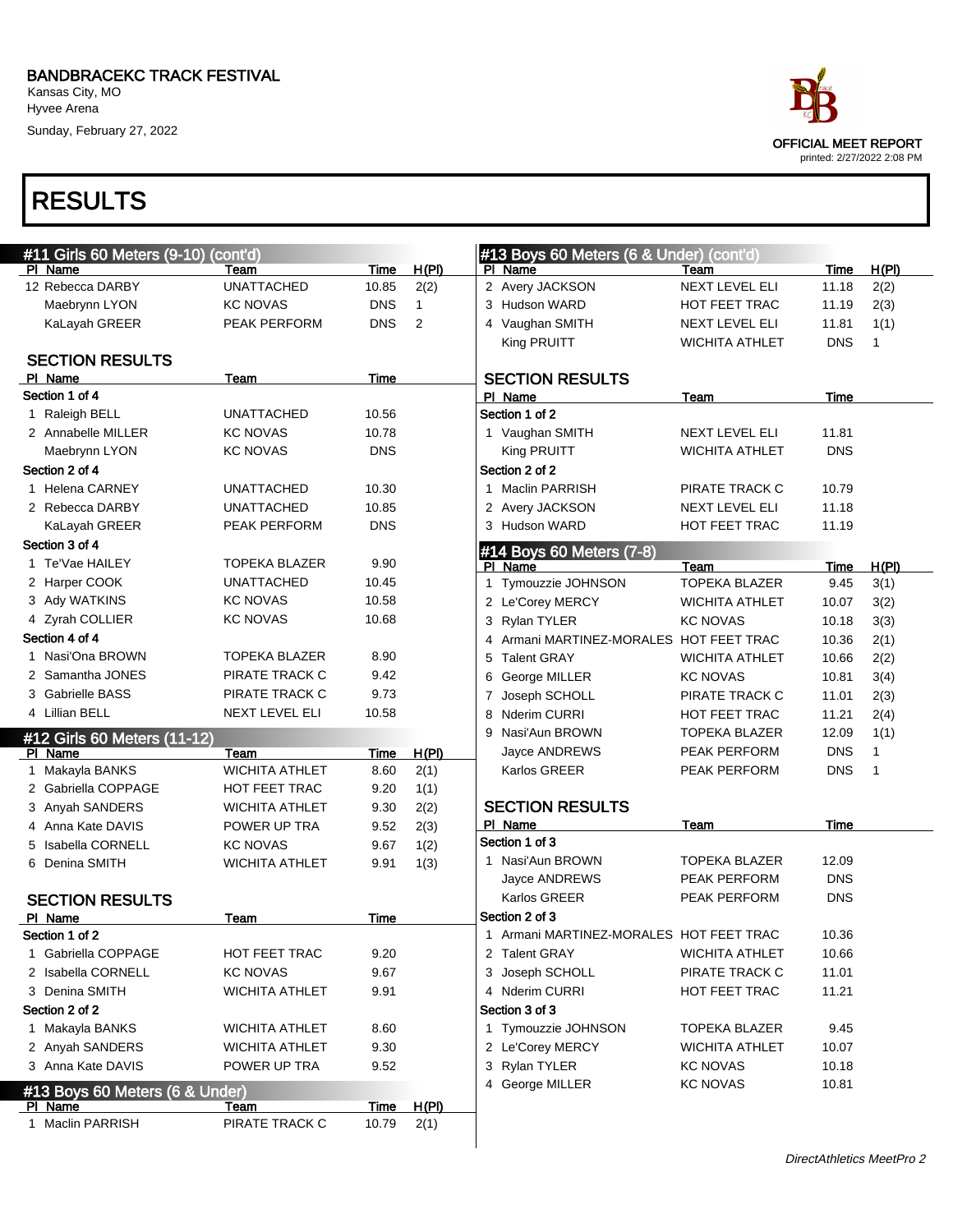PI Name Team Team Time H(PI) 1 Edje JACKSON KC NOVAS 8.83 5(1) 2 Jaxson COLE 28-UNATTACHED 8.88 5(2) 3 Jack RICHTER HOT FEET TRAC 9.02 4(1) 4 Wyatt BURNICH PIRATE TRACK C 9.22 3(1) 5 Maddox GONZALES UNATTACHED 9.29 4(2) 6 Jack AVEY KC NOVAS 9.29 4(3) 7 Sutton PASSANISI HOT FEET TRAC 9.37 3(2) 8 Terance OGBONNA WICHITA ATHLET 9.37 6(1) 9 Tremain SCOTT TOPEKA BLAZER 9.39 5(3) 10 Julian CURRIE WICHITA ATHLET 9.54 4(4) 11 Harry CORNELL KC NOVAS 9.62 3(3) 12 Hank TROUTMAN HOT FEET TRAC 9.90 1(1) 13 Ka'drian PRUITT WICHITA ATHLET 9.97 2(1) 14 Winston KEVERN UNATTACHED 10.08 2(2) 15 Brandon WILLIAMS PIRATE TRACK C 10.11 2(3) 16 Graham WIECHMAN KC NOVAS 10.15 3(4) 17 Jude NICKSON UNATTACHED 13.97 1(2) Jaden ANDREWS PEAK PERFORM DNS 2 Jhamauri RYCE TOPEKA BLAZER DNS 5

PI Name Team Team Time

1 Hank TROUTMAN HOT FEET TRAC 9.90 2 Jude NICKSON UNATTACHED 13.97

1 Ka'drian PRUITT WICHITA ATHLET 9.97 2 Winston KEVERN UNATTACHED 10.08 3 Brandon WILLIAMS PIRATE TRACK C 10.11 Jaden ANDREWS PEAK PERFORM DNS

1 Wyatt BURNICH PIRATE TRACK C 9.22 2 Sutton PASSANISI HOT FEET TRAC 9.37 3 Harry CORNELL KC NOVAS 9.62 4 Graham WIECHMAN KC NOVAS 10.15

1 Jack RICHTER HOT FEET TRAC 9.02 2 Maddox GONZALES UNATTACHED 9.29 3 Jack AVEY KC NOVAS 9.29 4 Julian CURRIE WICHITA ATHLET 9.54

1 Edje JACKSON KC NOVAS 8.83 2 Jaxson COLE 28-UNATTACHED 8.88 3 Tremain SCOTT TOPEKA BLAZER 9.39 Jhamauri RYCE TOPEKA BLAZER DNS

Kansas City, MO Hyvee Arena Sunday, February 27, 2022

### RESULTS

#15 Boys 60 Meters (9-10)

SECTION RESULTS

Section 1 of 6

Section 2 of 6

Section 3 of 6

Section 4 of 6

Section 5 of 6

|    | #15 Boys 60 Meters (9-10) (cont'd)          |                                |             |              |
|----|---------------------------------------------|--------------------------------|-------------|--------------|
|    | Name                                        | Team                           | <b>Time</b> |              |
| 1  | <b>Terance OGBONNA</b>                      | <b>WICHITA ATHLET</b>          | 9.37        |              |
|    | #16 Boys 60 Meters (11-12)                  |                                |             |              |
|    | PI Name                                     | Team                           | Time        | <u>H(PI)</u> |
| 1. | Noah HARRELL                                | <b>UNATTACHED</b>              | 8.08        | 4(1)         |
|    | 2 Nasir BROWN                               | TOPEKA BLAZER                  | 8.29        | 4(2)         |
|    | 3 Damauri PEEPLES                           | <b>TOPEKA BLAZER</b>           | 8.79        | 1(1)         |
|    | 4 Brantley CLEVELAND                        | <b>UNATTACHED</b>              | 8.82        | 1(2)         |
|    | 5 Embry WAZAC                               | PIRATE TRACK C                 | 8.86        | 4(3)         |
|    | 6 Bennett BURNICH                           | PIRATE TRACK C                 | 8.91        | 3(1)         |
|    | 7 Mason MILLER                              | <b>UNATTACHED</b>              | 9.07        | 4(4)         |
|    | 8 Jackson PARKER                            | <b>KC NOVAS</b>                | 9.10        | 3(2)         |
|    | 10 Eli KNAPP                                | <b>UNATTACHED</b>              | 9.49        | 2(1)         |
|    | 11 Jordan HAMILTON                          | PIRATE TRACK C                 | 9.50        | 3(4)         |
|    | 12 Emory MCGLORY                            | <b>WICHITA ATHLET</b>          | 9.67        | 2(2)         |
|    | Hayden CARLSON                              | <b>UNATTACHED</b>              | <b>DNS</b>  | 2            |
|    |                                             |                                |             |              |
|    | <b>SECTION RESULTS</b>                      |                                |             |              |
|    | PI Name                                     | Team                           | Time        |              |
|    | Section 1 of 4                              |                                |             |              |
|    | 1 Damauri PEEPLES                           | <b>TOPEKA BLAZER</b>           | 8.79        |              |
|    | 2 Brantley CLEVELAND                        | <b>UNATTACHED</b>              | 8.82        |              |
|    | Section 2 of 4                              |                                |             |              |
|    | 1 Eli KNAPP                                 | <b>UNATTACHED</b>              | 9.49        |              |
|    | 2 Emory MCGLORY                             | <b>WICHITA ATHLET</b>          | 9.67        |              |
|    | Hayden CARLSON                              | <b>UNATTACHED</b>              | <b>DNS</b>  |              |
|    | Section 3 of 4                              |                                |             |              |
|    | 1 Bennett BURNICH                           | PIRATE TRACK C                 | 8.91        |              |
|    | 2 Jackson PARKER                            | <b>KC NOVAS</b>                | 9.10        |              |
|    | 4 Jordan HAMILTON                           | PIRATE TRACK C                 | 9.50        |              |
|    | Section 4 of 4                              |                                |             |              |
|    | 1 Noah HARRELL                              | UNATTACHED                     | 8.08        |              |
|    | 2 Nasir BROWN                               | <b>TOPEKA BLAZER</b>           | 8.29        |              |
|    | 3 Embry WAZAC                               | PIRATE TRACK C                 | 8.86        |              |
|    |                                             |                                | 9.07        |              |
|    |                                             |                                |             |              |
|    | 4 Mason MILLER                              | UNATTACHED                     |             |              |
|    | #17 Girls 400 Meters (6 & Under)            |                                |             |              |
|    | <u>PI Name</u>                              | Team                           | <u>Time</u> | <u>H(PI)</u> |
| 1  | Anna-Marie MOORE                            | POWER UP TRA                   | 1:32.48     | 1(1)         |
|    | 2 KaMarah GREER                             | PEAK PERFORM                   | 1:42.46     | 2(1)         |
|    | 3 Eloise DEAN                               | UNATTACHED                     | 1:43.00     | 2(2)         |
|    | 4 Hannah HEFFERNAN                          | POWER UP TRA                   | 1:48.59     | 1(2)         |
|    | 5 Grace Helen DAVIS<br><b>Taliyah MERCY</b> | POWER UP TRA<br>WICHITA ATHLET | 1:57.70     | 2(3)<br>1    |

### SECTION RESULTS

PI Name Team Team Team Time Section 1 of 2



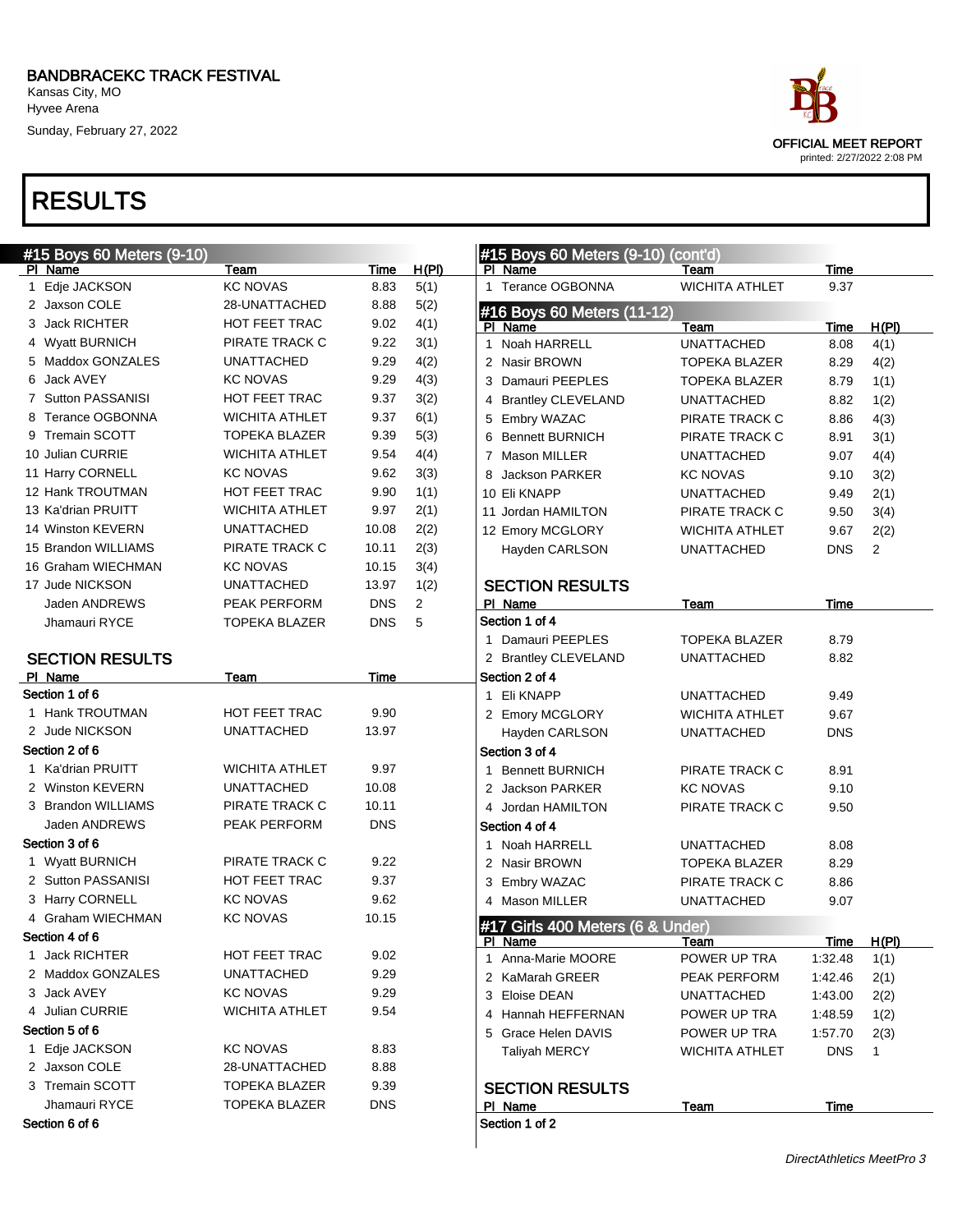Kansas City, MO Hyvee Arena

Sunday, February 27, 2022

### RESULTS

| #17 Girls 400 Meters (6 & Under) (cont'd) |                       |             |       | #19 Girls 400 Meters (9-10) (cont'd) |                       |             |                |
|-------------------------------------------|-----------------------|-------------|-------|--------------------------------------|-----------------------|-------------|----------------|
| PI Name                                   | Team                  | Time        |       | PI Name                              | Team                  | Time        | H(PI)          |
| 1 Anna-Marie MOORE                        | POWER UP TRA          | 1:32.48     |       | 10 Annabelle MILLER                  | <b>KC NOVAS</b>       | 1:28.39     | 2(4)           |
| 2 Hannah HEFFERNAN                        | POWER UP TRA          | 1:48.59     |       | 11 Helena CARNEY                     | <b>UNATTACHED</b>     | 1:28.82     | 1(3)           |
| Taliyah MERCY                             | <b>WICHITA ATHLET</b> | <b>DNS</b>  |       |                                      |                       |             |                |
| Section 2 of 2                            |                       |             |       | <b>SECTION RESULTS</b>               |                       |             |                |
| 1 KaMarah GREER                           | PEAK PERFORM          | 1:42.46     |       | PI Name                              | Team                  | Time        |                |
| 2 Eloise DEAN                             | <b>UNATTACHED</b>     | 1:43.00     |       | Section 1 of 3                       |                       |             |                |
| 3 Grace Helen DAVIS                       | POWER UP TRA          | 1:57.70     |       | 1 KaLayah GREER                      | PEAK PERFORM          | 1:19.14     |                |
| #18 Girls 400 Meters (7-8)                |                       |             |       | 2 Ady WATKINS                        | <b>KC NOVAS</b>       | 1:25.80     |                |
| PI Name                                   | Team                  | Time        | H(PI) | 3 Helena CARNEY                      | <b>UNATTACHED</b>     | 1:28.82     |                |
| 1 Quor'Vae HAILEY                         | <b>TOPEKA BLAZER</b>  | 1:15.66     | 3(1)  | Section 2 of 3                       |                       |             |                |
| 2 Lulu LUNDE                              | POWER UP TRA          | 1:21.20     | 3(2)  | 1 Te'Vae HAILEY                      | <b>TOPEKA BLAZER</b>  | 1:21.01     |                |
| 3 Maya SHENOY                             | <b>KC NOVAS</b>       | 1:25.62     | 3(3)  | 2 Raleigh BELL                       | <b>UNATTACHED</b>     | 1:24.37     |                |
| 4 Dae'Shia BROOKS                         | PEAK PERFORM          | 1:26.22     | 2(1)  | 3 Lillian BELL                       | NEXT LEVEL ELI        | 1:25.07     |                |
| 5 Reese DANIEL                            | HOT FEET TRAC         | 1:26.38     | 2(2)  | 4 Annabelle MILLER                   | <b>KC NOVAS</b>       | 1:28.39     |                |
| 6 Kiera MYERS                             | <b>KC NOVAS</b>       | 1:27.20     | 3(4)  | Section 3 of 3                       |                       |             |                |
| 7 Amira JONES                             | PEAK PERFORM          | 1:28.24     | 1(1)  | 1 Kynzlee VEASLEY                    | PEAK PERFORM          | 1:12.34     |                |
| 8 Luella SCHOLL                           | PIRATE TRACK C        | 1:37.82     | 2(3)  | 2 Nasi'Ona BROWN                     | <b>TOPEKA BLAZER</b>  | 1:13.67     |                |
| 9 Kalees AMOS                             | NEXT LEVEL ELI        | 1:38.93     | 1(2)  | 3 Samantha JONES                     | PIRATE TRACK C        | 1:21.73     |                |
| 10 Alexandria BURRIS                      | PIRATE TRACK C        | 1:39.87     | 1(3)  | 4 Gabrielle BASS                     | PIRATE TRACK C        | 1:23.98     |                |
|                                           |                       |             |       | #20 Girls 400 Meters (11-12)         |                       |             |                |
| <b>SECTION RESULTS</b>                    |                       |             |       | PI Name                              | Team                  | Time        | H(PI)          |
| PI Name                                   | Team                  | Time        |       | 1 Makayla BANKS                      | <b>WICHITA ATHLET</b> | 1:09.84     | 1(1)           |
| Section 1 of 3                            |                       |             |       | 2 Isabella CORNELL                   | <b>KC NOVAS</b>       | 1:17.19     | 2(1)           |
| 1 Amira JONES                             | PEAK PERFORM          | 1:28.24     |       | 3 Anna Kate DAVIS                    | POWER UP TRA          | 1:20.61     | 2(2)           |
| 2 Kalees AMOS                             | NEXT LEVEL ELI        | 1:38.93     |       | 4 Brooklyn KATES                     | <b>WICHITA ATHLET</b> | 1:22.27     | 1(2)           |
| 3 Alexandria BURRIS                       | PIRATE TRACK C        | 1:39.87     |       | 5 ila PONNURU                        | HOT FEET TRAC         | 1:26.38     | 1(3)           |
| Section 2 of 3                            |                       |             |       | Denina SMITH                         | <b>WICHITA ATHLET</b> | <b>DNS</b>  | $\overline{2}$ |
| 1 Dae'Shia BROOKS                         | PEAK PERFORM          | 1:26.22     |       | Anyah SANDERS                        | <b>WICHITA ATHLET</b> | <b>DNS</b>  | 2              |
| 2 Reese DANIEL                            | HOT FEET TRAC         | 1:26.38     |       |                                      |                       |             |                |
| 3 Luella SCHOLL                           | PIRATE TRACK C        | 1:37.82     |       | <b>SECTION RESULTS</b>               |                       |             |                |
| Section 3 of 3                            |                       |             |       | PI Name                              | Team                  | <b>Time</b> |                |
| 1 Quor'Vae HAILEY                         | TOPEKA BLAZER         | 1:15.66     |       | Section 1 of 2                       |                       |             |                |
| 2 Lulu LUNDE                              | POWER UP TRA          | 1:21.20     |       | 1 Makayla BANKS                      | <b>WICHITA ATHLET</b> | 1:09.84     |                |
| 3 Maya SHENOY                             | <b>KC NOVAS</b>       | 1:25.62     |       | 2 Brooklyn KATES                     | <b>WICHITA ATHLET</b> | 1:22.27     |                |
| 4 Kiera MYERS                             | <b>KC NOVAS</b>       | 1:27.20     |       | 3 ila PONNURU                        | <b>HOT FEET TRAC</b>  | 1:26.38     |                |
| #19 Girls 400 Meters (9-10)               |                       |             |       | Section 2 of 2                       |                       |             |                |
| PI Name                                   | Team                  | <b>Time</b> | H(PI) | 1 Isabella CORNELL                   | <b>KC NOVAS</b>       | 1:17.19     |                |
| 1 Kynzlee VEASLEY                         | PEAK PERFORM          | 1:12.34     | 3(1)  | 2 Anna Kate DAVIS                    | POWER UP TRA          | 1:20.61     |                |
| 2 Nasi'Ona BROWN                          | <b>TOPEKA BLAZER</b>  | 1:13.67     | 3(2)  | Denina SMITH                         | <b>WICHITA ATHLET</b> | <b>DNS</b>  |                |
| 3 KaLayah GREER                           | PEAK PERFORM          | 1:19.14     | 1(1)  | Anyah SANDERS                        | <b>WICHITA ATHLET</b> | <b>DNS</b>  |                |
| 4 Te'Vae HAILEY                           | <b>TOPEKA BLAZER</b>  | 1:21.01     | 2(1)  | #21 Boys 400 Meters (6 & Under)      |                       |             |                |
| 5 Samantha JONES                          | PIRATE TRACK C        | 1:21.73     | 3(3)  | PI Name                              | Team                  | Time        | <u>H(PI)</u>   |
| 6 Gabrielle BASS                          | PIRATE TRACK C        | 1:23.98     | 3(4)  | 1 Vaughan SMITH                      | NEXT LEVEL ELI        | 1:28.13     | 2(1)           |
| 7 Raleigh BELL                            | <b>UNATTACHED</b>     | 1:24.37     | 2(2)  | 2 Maclin PARRISH                     | PIRATE TRACK C        | 1:31.60     | 2(2)           |
| 8 Lillian BELL                            | <b>NEXT LEVEL ELI</b> | 1:25.07     | 2(3)  | 3 Avery JACKSON                      | NEXT LEVEL ELI        | 1:34.57     | 1(1)           |
| 9 Ady WATKINS                             | <b>KC NOVAS</b>       | 1:25.80     | 1(2)  | 4 Hudson WARD                        | HOT FEET TRAC         | 1:34.86     | 2(3)           |
|                                           |                       |             |       |                                      |                       |             |                |

DirectAthletics MeetPro 4

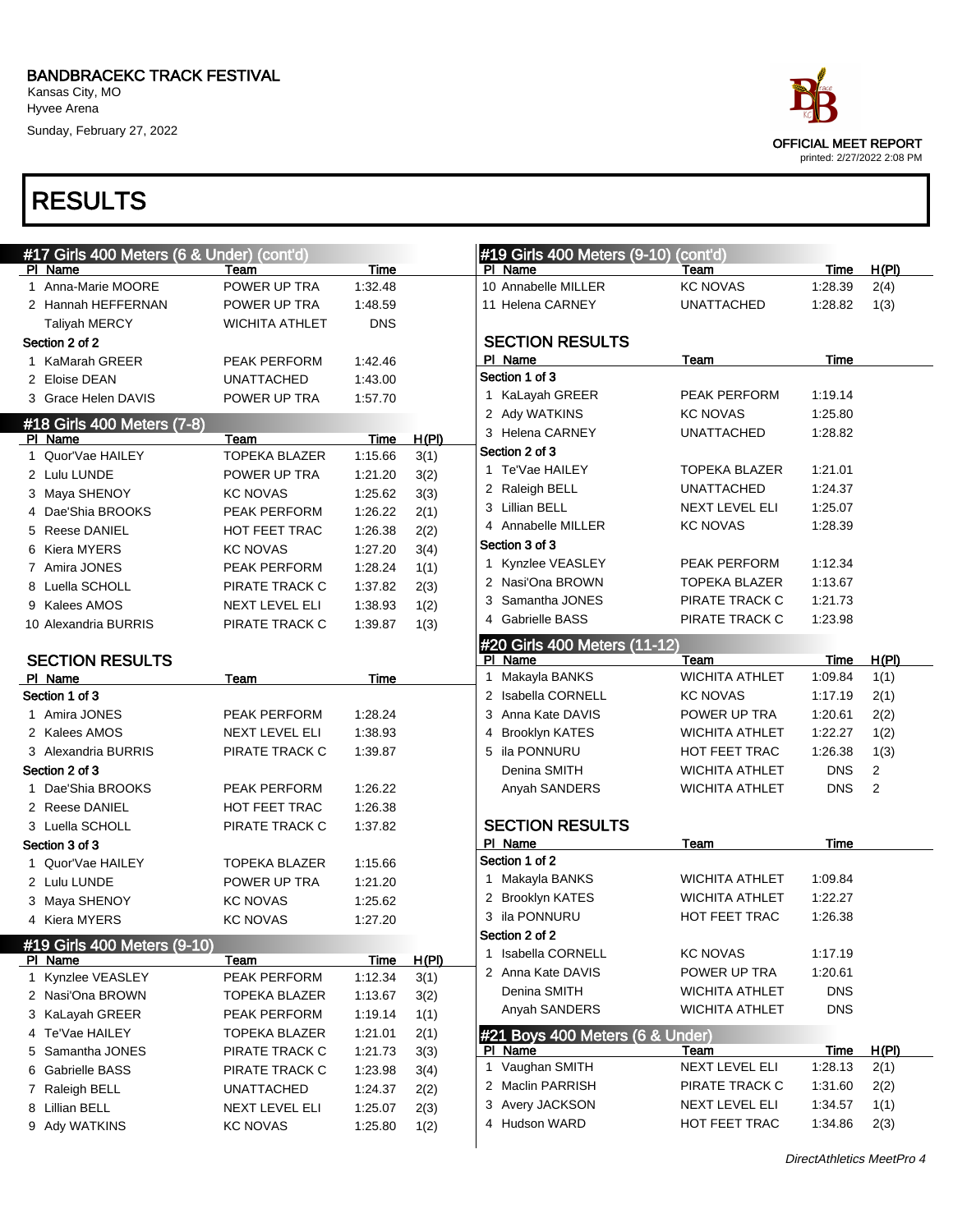Sunday, February 27, 2022

| #21 Boys 400 Meters (6 & Under) (cont'd) |                       |             |              |   | #23 Boys 400 Meters (9-10)  | (cont'd)              |             |       |
|------------------------------------------|-----------------------|-------------|--------------|---|-----------------------------|-----------------------|-------------|-------|
| PI Name                                  | Team                  | <b>Time</b> | H(PI)        |   | PI Name                     | Team                  | Time        | H(PI) |
| 5 King PRUITT                            | <b>WICHITA ATHLET</b> | 1:37.38     | 1(2)         |   | 8 Harry CORNELL             | <b>KC NOVAS</b>       | 1:15.99     | 3(1)  |
|                                          |                       |             |              |   | 9 Graham WIECHMAN           | <b>KC NOVAS</b>       | 1:18.57     | 3(2)  |
| <b>SECTION RESULTS</b>                   |                       |             |              |   | 10 Makhi HOWARD             | PEAK PERFORM          | 1:19.05     | 2(3)  |
| PI Name                                  | Team                  | Time        |              |   | 11 Terance OGBONNA          | <b>WICHITA ATHLET</b> | 1:19.38     | 6(1)  |
| Section 1 of 2                           |                       |             |              |   | 12 Ka'drian PRUITT          | <b>WICHITA ATHLET</b> | 1:19.60     | 4(3)  |
| 1 Avery JACKSON                          | <b>NEXT LEVEL ELI</b> | 1:34.57     |              |   | 13 Brandon WILLIAMS         | PIRATE TRACK C        | 1:21.63     | 3(3)  |
| 2 King PRUITT                            | <b>WICHITA ATHLET</b> | 1:37.38     |              |   | 14 Julian CURRIE            | <b>WICHITA ATHLET</b> | 1:22.55     | 3(4)  |
| Section 2 of 2                           |                       |             |              |   | 15 Edje JACKSON             | <b>KC NOVAS</b>       | 1:24.96     | 4(4)  |
| 1 Vaughan SMITH                          | <b>NEXT LEVEL ELI</b> | 1:28.13     |              |   | 16 Tremain SCOTT            | <b>TOPEKA BLAZER</b>  | 1:31.43     | 1(1)  |
| 2 Maclin PARRISH                         | PIRATE TRACK C        | 1:31.60     |              |   | 17 Jude NICKSON             | <b>UNATTACHED</b>     | 1:55.56     | 1(2)  |
| 3 Hudson WARD                            | HOT FEET TRAC         | 1:34.86     |              |   | Jhamauri RYCE               | <b>TOPEKA BLAZER</b>  | <b>DNS</b>  | 1     |
|                                          |                       |             |              |   | Jaden ANDREWS               | PEAK PERFORM          | <b>DNS</b>  | 2     |
| #22 Boys 400 Meters (7-8)<br>PI Name     | Team                  | Time        | H(PI)        |   | Archer BROWN                | 28-UNATTACHED         | <b>DNS</b>  | 5     |
| 1 Douglas BELL                           | <b>NEXT LEVEL ELI</b> | 1:19.17     | 3(1)         |   |                             |                       |             |       |
| 2 Tymouzzie JOHNSON                      | TOPEKA BLAZER         | 1:23.27     | 2(1)         |   | <b>SECTION RESULTS</b>      |                       |             |       |
| 3 Le'Corey MERCY                         | <b>WICHITA ATHLET</b> | 1:23.58     | 2(2)         |   | PI Name                     | <b>Team</b>           | Time        |       |
| 4 Joseph SCHOLL                          | PIRATE TRACK C        | 1:26.23     | 3(2)         |   | Section 1 of 6              |                       |             |       |
| 5 Ashton YURKO                           | PIRATE TRACK C        | 1:29.38     | 1(1)         |   | 1 Tremain SCOTT             | <b>TOPEKA BLAZER</b>  | 1:31.43     |       |
|                                          | <b>KC NOVAS</b>       | 1:30.60     |              |   | 2 Jude NICKSON              | <b>UNATTACHED</b>     | 1:55.56     |       |
| 6 George MILLER<br>7 Karlos GREER        |                       |             | 3(3)         |   | Jhamauri RYCE               | <b>TOPEKA BLAZER</b>  | <b>DNS</b>  |       |
|                                          | PEAK PERFORM          | 1:30.71     | 1(2)         |   | Section 2 of 6              |                       |             |       |
| 8 Colton GADDIS                          | 28-UNATTACHED         | 1:33.10     | 3(4)         |   | 1 Maddox GONZALES           | <b>UNATTACHED</b>     | 1:10.98     |       |
| Jayce ANDREWS                            | PEAK PERFORM          | <b>DNS</b>  | $\mathbf{1}$ |   | 2 Christopher MCCURRY JR.   | PEAK PERFORM          | 1:13.83     |       |
|                                          |                       |             |              |   |                             |                       |             |       |
| <b>SECTION RESULTS</b>                   |                       |             |              |   | 3 Makhi HOWARD              | PEAK PERFORM          | 1:19.05     |       |
| PI Name<br>Section 1 of 3                | Team                  | Time        |              |   | Jaden ANDREWS               | PEAK PERFORM          | <b>DNS</b>  |       |
|                                          |                       |             |              |   | Section 3 of 6              |                       |             |       |
| 1 Ashton YURKO                           | PIRATE TRACK C        | 1:29.38     |              |   | 1 Harry CORNELL             | <b>KC NOVAS</b>       | 1:15.99     |       |
| 2 Karlos GREER                           | PEAK PERFORM          | 1:30.71     |              |   | 2 Graham WIECHMAN           | <b>KC NOVAS</b>       | 1:18.57     |       |
| Jayce ANDREWS                            | PEAK PERFORM          | <b>DNS</b>  |              |   | 3 Brandon WILLIAMS          | PIRATE TRACK C        | 1:21.63     |       |
| Section 2 of 3                           |                       |             |              |   | 4 Julian CURRIE             | <b>WICHITA ATHLET</b> | 1:22.55     |       |
| 1 Tymouzzie JOHNSON                      | <b>TOPEKA BLAZER</b>  | 1:23.27     |              |   | Section 4 of 6              |                       |             |       |
| 2 Le'Corey MERCY                         | <b>WICHITA ATHLET</b> | 1:23.58     |              | 1 | Jack AVEY                   | <b>KC NOVAS</b>       | 1:14.70     |       |
| Section 3 of 3                           |                       |             |              |   | 2 Wyatt BURNICH             | PIRATE TRACK C        | 1:15.45     |       |
| 1 Douglas BELL                           | NEXT LEVEL ELI        | 1:19.17     |              |   | 3 Ka'drian PRUITT           | <b>WICHITA ATHLET</b> | 1:19.60     |       |
| 2 Joseph SCHOLL                          | PIRATE TRACK C        | 1:26.23     |              |   | 4 Edje JACKSON              | <b>KC NOVAS</b>       | 1:24.96     |       |
| 3 George MILLER                          | <b>KC NOVAS</b>       | 1:30.60     |              |   | Section 5 of 6              |                       |             |       |
| 4 Colton GADDIS                          | 28-UNATTACHED         | 1:33.10     |              |   | 1 Jaxson COLE               | 28-UNATTACHED         | 1:04.53     |       |
| #23 Boys 400 Meters (9-10)               |                       |             |              |   | 2 Jack RICHTER              | HOT FEET TRAC         | 1:10.45     |       |
| PI Name                                  | Team                  | Time        | H(PI)        |   | 3 Sutton PASSANISI          | HOT FEET TRAC         | 1:13.91     |       |
| 1 Jaxson COLE                            | 28-UNATTACHED         | 1:04.53     | 5(1)         |   | Archer BROWN                | 28-UNATTACHED         | <b>DNS</b>  |       |
| 2 Jack RICHTER                           | HOT FEET TRAC         | 1:10.45     | 5(2)         |   | Section 6 of 6              |                       |             |       |
| 3 Maddox GONZALES                        | <b>UNATTACHED</b>     | 1:10.98     | 2(1)         |   | 1 Terance OGBONNA           | <b>WICHITA ATHLET</b> | 1:19.38     |       |
| 4 Christopher MCCURRY JR.                | PEAK PERFORM          | 1:13.83     | 2(2)         |   | #24 Boys 400 Meters (11-12) |                       |             |       |
| 5 Sutton PASSANISI                       | HOT FEET TRAC         | 1:13.91     | 5(3)         |   | PI Name                     | <b>Team</b>           | <b>Time</b> | H(PI) |
| 6 Jack AVEY                              | <b>KC NOVAS</b>       | 1:14.70     | 4(1)         |   | 1 Noah HARRELL              | <b>UNATTACHED</b>     | 1:01.22     | 3(1)  |
| 7 Wyatt BURNICH                          | PIRATE TRACK C        | 1:15.45     | 4(2)         |   | 2 Levi MCGEE                | <b>TOPEKA BLAZER</b>  | 1:03.58     | 3(2)  |

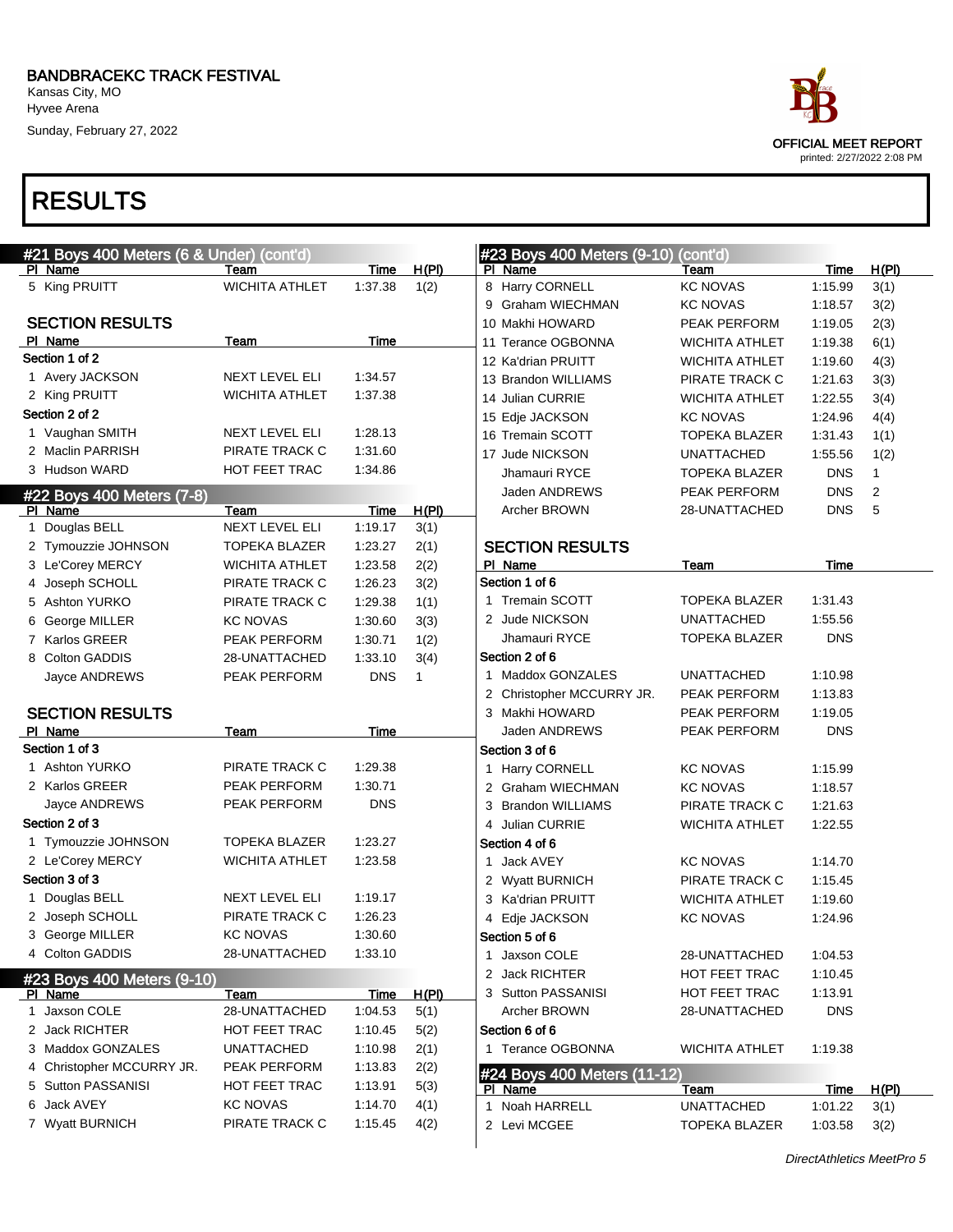Kansas City, MO Hyvee Arena

Sunday, February 27, 2022

| #28 Girls 800 Meters (11-12) (cont'd)<br>#24 Boys 400 Meters (11-12)<br>H(PI)<br>Time<br>PI Name<br>Team<br><b>Prelims</b><br>3 Nasir BROWN<br><b>TOPEKA BLAZER</b><br>1:07.37<br>3(3)<br>4 Damauri PEEPLES<br><b>TOPEKA BLAZER</b><br>1:07.90<br>2(1)<br>5 Bennett BURNICH<br>2(2)<br>PIRATE TRACK C<br>1:08.89<br>6 Embry WAZAC<br>2(3)<br>PIRATE TRACK C<br>1:09.35<br>7 Jordan HAMILTON<br>PIRATE TRACK C<br>1:12.87<br>1(1)<br><b>Grayson MASTERSON</b><br>28-UNATTACHED<br>1:12.89<br>3(4)<br>9 Eli KNAPP<br>1(2)<br><b>UNATTACHED</b><br>1:17.21<br><b>DNS</b><br>Hayden CARLSON<br><b>UNATTACHED</b><br>$\mathbf{1}$<br><b>SECTION RESULTS</b><br>1.<br><b>Time</b><br>PI Name<br>Team<br>Section 1 of 3 |
|------------------------------------------------------------------------------------------------------------------------------------------------------------------------------------------------------------------------------------------------------------------------------------------------------------------------------------------------------------------------------------------------------------------------------------------------------------------------------------------------------------------------------------------------------------------------------------------------------------------------------------------------------------------------------------------------------------------|
| PI Name<br>PI Name<br>PI Name                                                                                                                                                                                                                                                                                                                                                                                                                                                                                                                                                                                                                                                                                    |
| 3 ila PONNURU<br>1 Duce SUBELKA<br>Douglas BELL<br>3 Colton GADDIS                                                                                                                                                                                                                                                                                                                                                                                                                                                                                                                                                                                                                                               |
| 2 Samuel ARELLANO                                                                                                                                                                                                                                                                                                                                                                                                                                                                                                                                                                                                                                                                                                |
| #29 Boys 800 Meters (6 & Under)                                                                                                                                                                                                                                                                                                                                                                                                                                                                                                                                                                                                                                                                                  |
|                                                                                                                                                                                                                                                                                                                                                                                                                                                                                                                                                                                                                                                                                                                  |
|                                                                                                                                                                                                                                                                                                                                                                                                                                                                                                                                                                                                                                                                                                                  |
|                                                                                                                                                                                                                                                                                                                                                                                                                                                                                                                                                                                                                                                                                                                  |
| #30 Boys 800 Meters (7-8)                                                                                                                                                                                                                                                                                                                                                                                                                                                                                                                                                                                                                                                                                        |
|                                                                                                                                                                                                                                                                                                                                                                                                                                                                                                                                                                                                                                                                                                                  |
|                                                                                                                                                                                                                                                                                                                                                                                                                                                                                                                                                                                                                                                                                                                  |
|                                                                                                                                                                                                                                                                                                                                                                                                                                                                                                                                                                                                                                                                                                                  |
| 28-UNATTACHED                                                                                                                                                                                                                                                                                                                                                                                                                                                                                                                                                                                                                                                                                                    |
|                                                                                                                                                                                                                                                                                                                                                                                                                                                                                                                                                                                                                                                                                                                  |
| 1 Jordan HAMILTON<br>PIRATE TRACK C<br>1:12.87<br>Malcom AMOS<br>NEXT LEVEL ELI                                                                                                                                                                                                                                                                                                                                                                                                                                                                                                                                                                                                                                  |
| 2 Eli KNAPP<br>1:17.21<br><b>UNATTACHED</b><br>5 Ashton YURKO<br>PIRATE TRACK C                                                                                                                                                                                                                                                                                                                                                                                                                                                                                                                                                                                                                                  |
| Hayden CARLSON<br><b>UNATTACHED</b><br><b>DNS</b>                                                                                                                                                                                                                                                                                                                                                                                                                                                                                                                                                                                                                                                                |
| Section 2 of 3                                                                                                                                                                                                                                                                                                                                                                                                                                                                                                                                                                                                                                                                                                   |
| #31 Boys 800 Meters (9-10)<br>1 Damauri PEEPLES<br>TOPEKA BLAZER<br>1:07.90<br>PI Name<br>Team                                                                                                                                                                                                                                                                                                                                                                                                                                                                                                                                                                                                                   |
| PIRATE TRACK C<br>2 Bennett BURNICH<br>1:08.89<br>1 Wyatt BURNICH<br>PIRATE TRACK C                                                                                                                                                                                                                                                                                                                                                                                                                                                                                                                                                                                                                              |
| 3 Embry WAZAC<br>PIRATE TRACK C<br>1:09.35<br>2 Timothy DEAN<br><b>UNATTACHED</b>                                                                                                                                                                                                                                                                                                                                                                                                                                                                                                                                                                                                                                |
| Section 3 of 3<br>PEAK PERFORM                                                                                                                                                                                                                                                                                                                                                                                                                                                                                                                                                                                                                                                                                   |
| Christopher MCCURRY JR.<br>3<br>1 Noah HARRELL<br><b>UNATTACHED</b><br>1:01.22<br>PEAK PERFORM                                                                                                                                                                                                                                                                                                                                                                                                                                                                                                                                                                                                                   |
| Makhi HOWARD<br>4<br><b>UNATTACHED</b>                                                                                                                                                                                                                                                                                                                                                                                                                                                                                                                                                                                                                                                                           |
| 2 Levi MCGEE<br>TOPEKA BLAZER<br>1:03.58<br><b>Winston KEVERN</b><br>5                                                                                                                                                                                                                                                                                                                                                                                                                                                                                                                                                                                                                                           |
| 3 Nasir BROWN<br><b>TOPEKA BLAZER</b><br>1:07.37<br>Mack MONTGOMERY<br><b>KC NOVAS</b><br>6                                                                                                                                                                                                                                                                                                                                                                                                                                                                                                                                                                                                                      |
| 4 Grayson MASTERSON<br>28-UNATTACHED<br>1:12.89                                                                                                                                                                                                                                                                                                                                                                                                                                                                                                                                                                                                                                                                  |
| #32 Boys 800 Meters (11-12)<br>#25 Girls 800 Meters (6 & Under)                                                                                                                                                                                                                                                                                                                                                                                                                                                                                                                                                                                                                                                  |
| PI Name<br>Team<br><b>Time</b><br>PI Name<br>Team                                                                                                                                                                                                                                                                                                                                                                                                                                                                                                                                                                                                                                                                |
| Nathan NYAKARO<br><b>UNATTACHED</b><br>1<br>1 Wren KEVERN<br><b>UNATTACHED</b><br>4:07.02                                                                                                                                                                                                                                                                                                                                                                                                                                                                                                                                                                                                                        |
| 2 Grayson MASTERSON<br>28-UNATTACHED                                                                                                                                                                                                                                                                                                                                                                                                                                                                                                                                                                                                                                                                             |
| 3 Levi MCGEE<br><b>TOPEKA BLAZER</b><br>#26 Girls 800 Meters (7-8)                                                                                                                                                                                                                                                                                                                                                                                                                                                                                                                                                                                                                                               |
| <b>Time</b><br>PI Name<br>Team                                                                                                                                                                                                                                                                                                                                                                                                                                                                                                                                                                                                                                                                                   |
| 1 Kyra SUBELKA<br><b>NEXT LEVEL ELI</b><br>3:15.07<br>#33 Girls 200 Meters (6 & Under)                                                                                                                                                                                                                                                                                                                                                                                                                                                                                                                                                                                                                           |
| 2 Clara DEAN<br><b>HOT FEET TRAC</b><br>3:21.52<br>PI Name<br>Team                                                                                                                                                                                                                                                                                                                                                                                                                                                                                                                                                                                                                                               |
| POWER UP TRA<br>Anna-Marie MOORE<br>3 Luella SCHOLL<br>PIRATE TRACK C<br>3:48.08<br>1.                                                                                                                                                                                                                                                                                                                                                                                                                                                                                                                                                                                                                           |
| 2 Wren KEVERN<br><b>UNATTACHED</b><br>4 Alexandria BURRIS<br>PIRATE TRACK C<br>4:00.52                                                                                                                                                                                                                                                                                                                                                                                                                                                                                                                                                                                                                           |
| 3 Hannah HEFFERNAN<br>POWER UP TRA                                                                                                                                                                                                                                                                                                                                                                                                                                                                                                                                                                                                                                                                               |
| 4 Olivia PETERSEN<br><b>KC NOVAS</b><br>#27 Girls 800 Meters (9-10)                                                                                                                                                                                                                                                                                                                                                                                                                                                                                                                                                                                                                                              |
| 5 Taliyah MERCY<br><b>WICHITA ATHLET</b><br>PI Name<br>Team<br><b>Time</b>                                                                                                                                                                                                                                                                                                                                                                                                                                                                                                                                                                                                                                       |
| 1 Kynzlee VEASLEY<br>PEAK PERFORM<br>3:01.60<br>6 KaMarah GREER<br>PEAK PERFORM                                                                                                                                                                                                                                                                                                                                                                                                                                                                                                                                                                                                                                  |
| 2 Claire BABCOCK<br>PIRATE TRACK C<br>3:17.29<br>7 Layla MASTERSON<br><b>UNATTACHED</b>                                                                                                                                                                                                                                                                                                                                                                                                                                                                                                                                                                                                                          |
| 3 Harper COOK<br>POWER UP TRA<br><b>UNATTACHED</b><br>3:33.40<br>8 Grace Helen DAVIS                                                                                                                                                                                                                                                                                                                                                                                                                                                                                                                                                                                                                             |
|                                                                                                                                                                                                                                                                                                                                                                                                                                                                                                                                                                                                                                                                                                                  |
| <b>SECTION RESULTS</b><br>#28 Girls 800 Meters (11-12)                                                                                                                                                                                                                                                                                                                                                                                                                                                                                                                                                                                                                                                           |
| PI Name<br>Team<br><b>Prelims</b>                                                                                                                                                                                                                                                                                                                                                                                                                                                                                                                                                                                                                                                                                |
| Section 1 of 2<br>PI Name<br>Time<br>Team                                                                                                                                                                                                                                                                                                                                                                                                                                                                                                                                                                                                                                                                        |
| 1 Wren KEVERN<br><b>UNATTACHED</b><br>1 Brooklyn KATES<br><b>WICHITA ATHLET</b><br>3:27.69q                                                                                                                                                                                                                                                                                                                                                                                                                                                                                                                                                                                                                      |
| 2 KaMarah GREER<br>PEAK PERFORM<br>2 Hannah LAIPPLE<br>HOT FEET TRAC<br>3:28.49q                                                                                                                                                                                                                                                                                                                                                                                                                                                                                                                                                                                                                                 |
| 3 Layla MASTERSON<br><b>UNATTACHED</b>                                                                                                                                                                                                                                                                                                                                                                                                                                                                                                                                                                                                                                                                           |

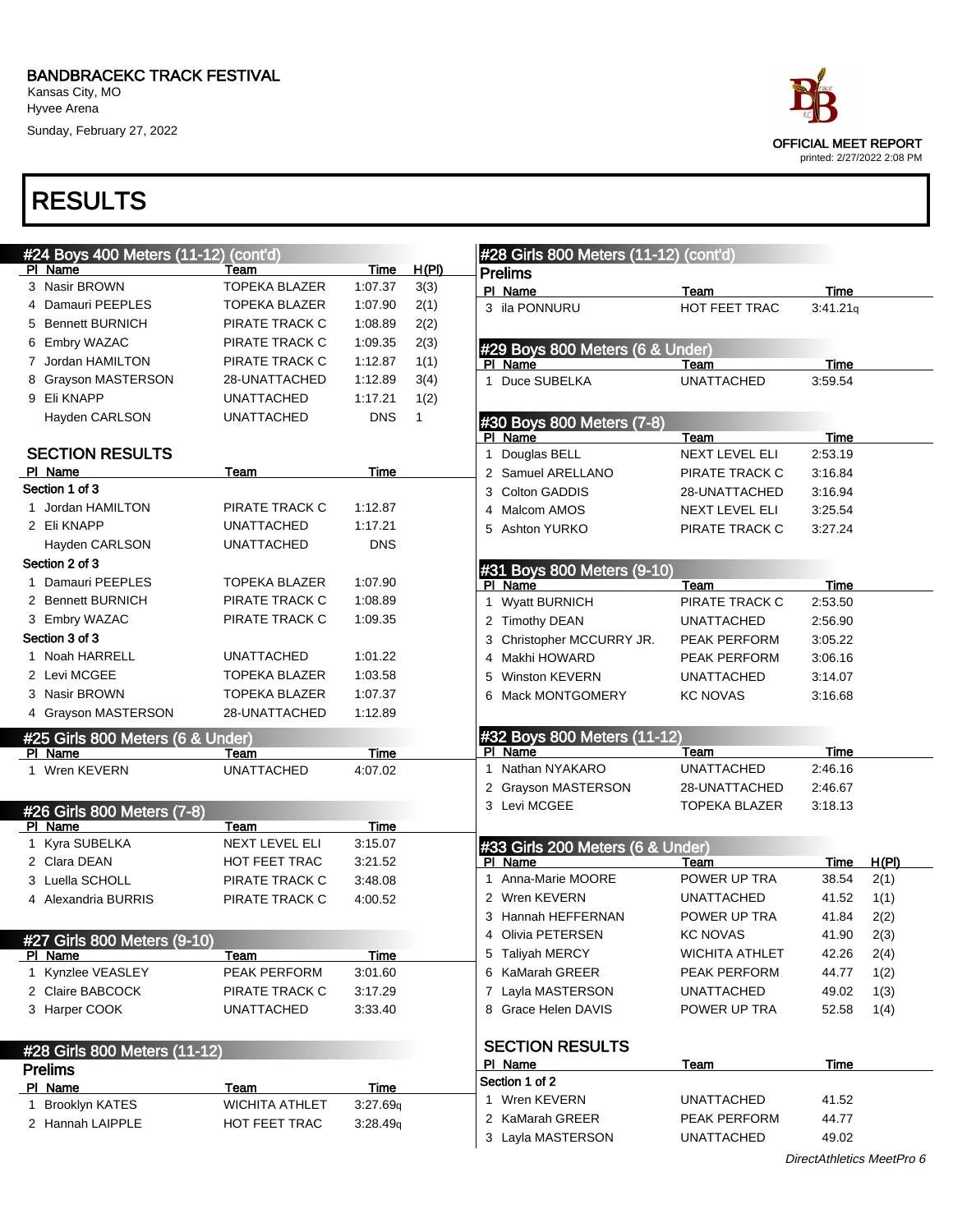Kansas City, MO Hyvee Arena

Sunday, February 27, 2022

| ace                         |
|-----------------------------|
| <b>OFFICIAL MEET REPORT</b> |
| printed: 2/27/2022 2:08 PM  |

| #33 Girls 200 Meters (6 & Under) (cont'd)     |                       |             |              | #35 Girls 200 Meters (9-10) (cont'd) |                       |             |              |
|-----------------------------------------------|-----------------------|-------------|--------------|--------------------------------------|-----------------------|-------------|--------------|
| PI Name                                       | Team                  | Time        |              | PI Name                              | Team                  | Time        | H(PI)        |
| 4 Grace Helen DAVIS                           | POWER UP TRA          | 52.58       |              | 11 Zyrah COLLIER                     | <b>KC NOVAS</b>       | 37.49       | 2(2)         |
| Section 2 of 2                                |                       |             |              | 12 Harper COOK                       | UNATTACHED            | 38.21       | 2(3)         |
| 1 Anna-Marie MOORE                            | POWER UP TRA          | 38.54       |              | 13 Annabelle MILLER                  | <b>KC NOVAS</b>       | 39.11       | 3(4)         |
| 2 Hannah HEFFERNAN                            | POWER UP TRA          | 41.84       |              | Maebrynn LYON                        | <b>KC NOVAS</b>       | <b>DNS</b>  | $\mathbf{1}$ |
| 3 Olivia PETERSEN                             | <b>KC NOVAS</b>       | 41.90       |              |                                      |                       |             |              |
| 4 Taliyah MERCY                               | <b>WICHITA ATHLET</b> | 42.26       |              | <b>SECTION RESULTS</b>               |                       |             |              |
| #34 Girls 200 Meters (7-8)                    |                       |             |              | PI Name                              | Team                  | Time        |              |
| PI Name                                       | Team                  | Time        | H(PI)        | Section 1 of 4                       |                       |             |              |
| 1 Quor'Vae HAILEY                             | <b>TOPEKA BLAZER</b>  | 31.75       | 3(1)         | 1 KaLayah GREER                      | PEAK PERFORM          | 33.68       |              |
| 2 Lulu LUNDE                                  | POWER UP TRA          | 34.71       | 3(2)         | 2 Helena CARNEY                      | UNATTACHED            | 37.26       |              |
| 3 Kiera MYERS                                 | KC NOVAS              | 35.64       | 2(1)         | Maebrynn LYON                        | <b>KC NOVAS</b>       | <b>DNS</b>  |              |
| 4 Amira JONES                                 | PEAK PERFORM          | 35.95       | 1(1)         | Section 2 of 4                       |                       |             |              |
| 5 Maya SHENOY                                 | KC NOVAS              | 36.67       | 3(3)         | 1 Raleigh BELL                       | UNATTACHED            | 36.39       |              |
| 6 Reese DANIEL                                | HOT FEET TRAC         | 37.22       | 2(2)         | 2 Zyrah COLLIER                      | <b>KC NOVAS</b>       | 37.49       |              |
| 7 Dae'Shia BROOKS                             | PEAK PERFORM          | 38.78       | 3(4)         | 3 Harper COOK                        | UNATTACHED            | 38.21       |              |
| 8 Luella SCHOLL                               | PIRATE TRACK C        | 42.60       | 1(2)         | Section 3 of 4                       |                       |             |              |
| 9 Kalees AMOS                                 | NEXT LEVEL ELI        | 44.40       | 1(3)         | 1 Te'Vae HAILEY                      | TOPEKA BLAZER         | 33.45       |              |
| 10 Brylee BAMBERGER                           | HOT FEET TRAC         | 45.57       | 2(3)         | 2 Lillian BELL                       | <b>NEXT LEVEL ELI</b> | 34.91       |              |
|                                               |                       |             |              | 3 Ady WATKINS                        | <b>KC NOVAS</b>       | 36.84       |              |
| <b>SECTION RESULTS</b>                        |                       |             |              | 4 Annabelle MILLER                   | <b>KC NOVAS</b>       | 39.11       |              |
| PI Name                                       | Team                  | Time        |              | Section 4 of 4                       |                       |             |              |
| Section 1 of 3                                |                       |             |              | 1 Nasi'Ona BROWN                     | <b>TOPEKA BLAZER</b>  | 30.15       |              |
| 1 Amira JONES                                 | PEAK PERFORM          | 35.95       |              | 2 Samantha JONES                     | PIRATE TRACK C        | 32.10       |              |
| 2 Luella SCHOLL                               | PIRATE TRACK C        | 42.60       |              | 3 Kynzlee VEASLEY                    | PEAK PERFORM          | 32.71       |              |
| 3 Kalees AMOS                                 | NEXT LEVEL ELI        | 44.40       |              | 4 Gabrielle BASS                     | PIRATE TRACK C        | 33.22       |              |
| Section 2 of 3                                |                       |             |              | #36 Girls 200 Meters (11-12)         |                       |             |              |
| 1 Kiera MYERS                                 | <b>KC NOVAS</b>       | 35.64       |              | PI Name                              | Team                  | Time        | H(PI)        |
| 2 Reese DANIEL                                | HOT FEET TRAC         | 37.22       |              | Makayla BANKS<br>1                   | <b>WICHITA ATHLET</b> | 29.13       | 2(1)         |
| 3 Brylee BAMBERGER                            | HOT FEET TRAC         | 45.57       |              | 2 Gabriella COPPAGE                  | HOT FEET TRAC         | 31.56       | 1(1)         |
| Section 3 of 3                                |                       |             |              | 3 Anyah SANDERS                      | <b>WICHITA ATHLET</b> | 33.28       | 2(2)         |
| 1 Quor'Vae HAILEY                             | <b>TOPEKA BLAZER</b>  | 31.75       |              | 4 Anna Kate DAVIS                    | POWER UP TRA          | 33.55       | 2(3)         |
| 2 Lulu LUNDE                                  | POWER UP TRA          | 34.71       |              | 5 Denina SMITH                       | WICHITA ATHLET        | 33.71       | 1(2)         |
| 3 Maya SHENOY                                 | <b>KC NOVAS</b>       | 36.67       |              | 6 Brooklyn KATES                     | <b>WICHITA ATHLET</b> | 39.43       | 1(3)         |
| 4 Dae'Shia BROOKS                             | PEAK PERFORM          | 38.78       |              |                                      |                       |             |              |
|                                               |                       |             |              | <b>SECTION RESULTS</b>               |                       |             |              |
| #35 Girls 200 Meters (9-10)<br><u>PI Name</u> | Team                  | <u>Time</u> | <u>H(PI)</u> | PI Name                              | <b>Team</b>           | <b>Time</b> |              |
| 1 Nasi'Ona BROWN                              | <b>TOPEKA BLAZER</b>  | 30.15       | 4(1)         | Section 1 of 2                       |                       |             |              |
| 2 Samantha JONES                              | PIRATE TRACK C        | 32.10       | 4(2)         | 1 Gabriella COPPAGE                  | HOT FEET TRAC         | 31.56       |              |
| 3 Kynzlee VEASLEY                             | PEAK PERFORM          | 32.71       | 4(3)         | 2 Denina SMITH                       | <b>WICHITA ATHLET</b> | 33.71       |              |
| 4 Gabrielle BASS                              | PIRATE TRACK C        | 33.22       | 4(4)         | 3 Brooklyn KATES                     | WICHITA ATHLET        | 39.43       |              |
| 5 Te'Vae HAILEY                               | <b>TOPEKA BLAZER</b>  | 33.45       | 3(1)         | Section 2 of 2                       |                       |             |              |
| 6 KaLayah GREER                               | PEAK PERFORM          | 33.68       | 1(1)         | 1 Makayla BANKS                      | <b>WICHITA ATHLET</b> | 29.13       |              |
| 7 Lillian BELL                                | NEXT LEVEL ELI        | 34.91       | 3(2)         | 2 Anyah SANDERS                      | <b>WICHITA ATHLET</b> | 33.28       |              |
| 8 Raleigh BELL                                | <b>UNATTACHED</b>     | 36.39       | 2(1)         | 3 Anna Kate DAVIS                    | POWER UP TRA          | 33.55       |              |
| 9 Ady WATKINS                                 | <b>KC NOVAS</b>       | 36.84       | 3(3)         |                                      |                       |             |              |
| 10 Helena CARNEY                              | <b>UNATTACHED</b>     | 37.26       |              |                                      |                       |             |              |
|                                               |                       |             | 1(2)         |                                      |                       |             |              |
|                                               |                       |             |              |                                      |                       |             |              |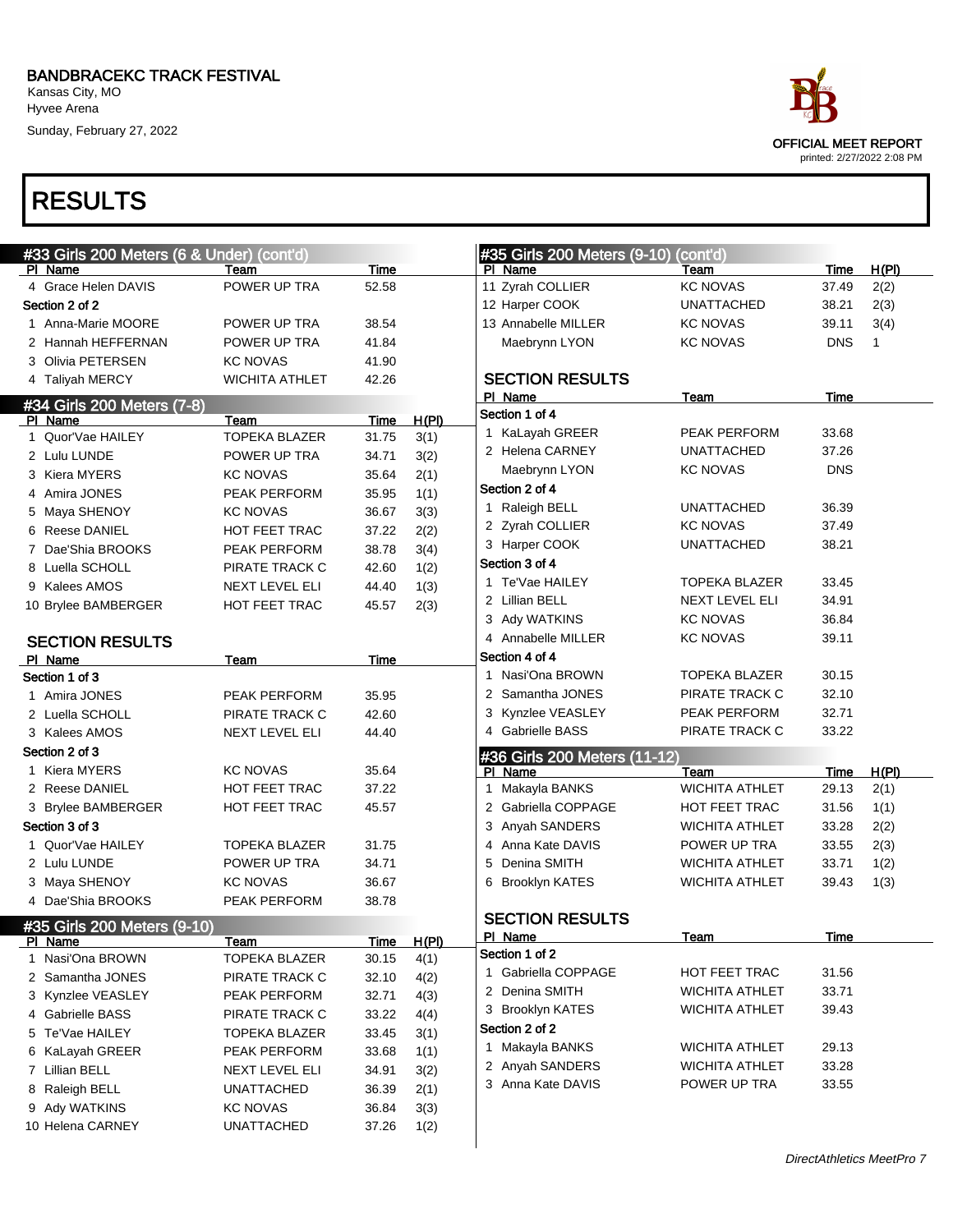Sunday, February 27, 2022

| ace                         |
|-----------------------------|
| <b>OFFICIAL MEET REPORT</b> |
| printed: 2/27/2022 2:08 PM  |

| #37 Boys 200 Meters (6 & Under)         |                       |               |               | #39 Boys 200 Meters (9-10)      | $\overline{(cont'd)}$                     |                |              |
|-----------------------------------------|-----------------------|---------------|---------------|---------------------------------|-------------------------------------------|----------------|--------------|
| PI Name                                 | Team                  | <b>Time</b>   | H(PI)         | PI Name                         | Team                                      | Time           | H(PI)        |
| 1 Vaughan SMITH                         | NEXT LEVEL ELI        | 37.73         | 2(1)          | 2 Jack RICHTER                  | HOT FEET TRAC                             | 30.27          | 5(2)         |
| 2 Maclin PARRISH                        | PIRATE TRACK C        | 37.81         | 2(2)          | 3 Maddox GONZALES               | <b>UNATTACHED</b>                         | 31.74          | 2(1)         |
| 3 Avery JACKSON                         | NEXT LEVEL ELI        | 40.56         | 1(1)          | Edje JACKSON<br>4               | <b>KC NOVAS</b>                           | 32.44          | 4(1)         |
| 4 King PRUITT                           | <b>WICHITA ATHLET</b> | 41.01         | 1(2)          | 5 Tremain SCOTT                 | <b>TOPEKA BLAZER</b>                      | 32.97          | 5(3)         |
| 5 Hudson WARD                           | <b>HOT FEET TRAC</b>  | 43.53         | 2(3)          | 6 Graham WIECHMAN               | <b>KC NOVAS</b>                           | 33.10          | 3(1)         |
|                                         |                       |               |               | 7 Julian CURRIE                 | <b>WICHITA ATHLET</b>                     | 33.15          | 3(2)         |
| <b>SECTION RESULTS</b>                  |                       |               |               | 8 Harry CORNELL                 | <b>KC NOVAS</b>                           | 33.15          | 3(3)         |
| PI Name                                 | Team                  | Time          |               | Jack AVEY<br>9                  | <b>KC NOVAS</b>                           | 33.16          | 4(2)         |
| Section 1 of 2                          |                       |               |               | 10 Terance OGBONNA              | <b>WICHITA ATHLET</b>                     | 33.17          | 6(1)         |
| 1 Avery JACKSON                         | NEXT LEVEL ELI        | 40.56         |               | 11 Makhi HOWARD                 | PEAK PERFORM                              | 33.24          | 2(2)         |
| 2 King PRUITT                           | <b>WICHITA ATHLET</b> | 41.01         |               | 12 Christopher MCCURRY JR.      | PEAK PERFORM                              | 33.74          | 1(1)         |
| Section 2 of 2                          |                       |               |               | 13 Brandon WILLIAMS             | PIRATE TRACK C                            | 34.42          | 4(3)         |
| 1 Vaughan SMITH                         | NEXT LEVEL ELI        | 37.73         |               | 14 Ka'drian PRUITT              | WICHITA ATHLET                            | 34.44          | 3(4)         |
| 2 Maclin PARRISH                        | PIRATE TRACK C        | 37.81         |               | 15 Hank TROUTMAN                | <b>HOT FEET TRAC</b>                      | 35.88          | 1(2)         |
| 3 Hudson WARD                           | HOT FEET TRAC         | 43.53         |               | 16 Winston KEVERN               | <b>UNATTACHED</b>                         | 36.79          | 2(3)         |
| #38 Boys 200 Meters (7-8)               |                       |               |               | 17 Jude NICKSON                 | <b>UNATTACHED</b>                         | 48.79          | 1(3)         |
| PI Name                                 | Team                  | Time          | H(PI)         |                                 |                                           |                |              |
| 1 Tymouzzie JOHNSON                     | <b>TOPEKA BLAZER</b>  | 33.13         | 3(1)          | <b>SECTION RESULTS</b>          |                                           |                |              |
| 2 Le'Corey MERCY                        | <b>WICHITA ATHLET</b> | 33.91         | 3(2)          | PI Name                         | Team                                      | Time           |              |
| 3 Rylan TYLER                           | <b>KC NOVAS</b>       | 34.13         | 3(3)          | Section 1 of 6                  |                                           |                |              |
| 4 Armani MARTINEZ-MORALES HOT FEET TRAC |                       | 35.18         | 2(1)          | 1 Christopher MCCURRY JR.       | PEAK PERFORM                              | 33.74          |              |
| 5 George MILLER                         | <b>KC NOVAS</b>       | 37.17         | 2(2)          | 2 Hank TROUTMAN                 | <b>HOT FEET TRAC</b>                      | 35.88          |              |
| 6 Joseph SCHOLL                         | PIRATE TRACK C        | 37.81         | 2(3)          | Jude NICKSON<br>3               | <b>UNATTACHED</b>                         | 48.79          |              |
| 7 Talent GRAY                           | <b>WICHITA ATHLET</b> | 39.25         | 2(4)          | Section 2 of 6                  |                                           |                |              |
| 8 Karlos GREER                          | PEAK PERFORM          | 39.84         | 1(1)          | 1 Maddox GONZALES               | <b>UNATTACHED</b>                         | 31.74          |              |
| 9 Nderim CURRI                          | <b>HOT FEET TRAC</b>  | 42.28         | 1(2)          | 2 Makhi HOWARD                  | PEAK PERFORM                              | 33.24          |              |
| 10 Nasi'Aun BROWN                       | <b>TOPEKA BLAZER</b>  | 49.34         | 1(3)          | 3 Winston KEVERN                | <b>UNATTACHED</b>                         | 36.79          |              |
|                                         |                       |               |               | Section 3 of 6                  |                                           |                |              |
| <b>SECTION RESULTS</b>                  |                       |               |               | 1 Graham WIECHMAN               | <b>KC NOVAS</b>                           | 33.10          |              |
| PI Name                                 | Team                  | Time          |               | 2 Julian CURRIE                 | <b>WICHITA ATHLET</b>                     | 33.15          |              |
| Section 1 of 3                          |                       |               |               | 3 Harry CORNELL                 | <b>KC NOVAS</b>                           | 33.15          |              |
| 1 Karlos GREER                          | PEAK PERFORM          | 39.84         |               | 4 Ka'drian PRUITT               | <b>WICHITA ATHLET</b>                     | 34.44          |              |
| 2 Nderim CURRI                          | HOT FEET TRAC         | 42.28         |               | Section 4 of 6                  |                                           |                |              |
| 3 Nasi'Aun BROWN                        | <b>TOPEKA BLAZER</b>  | 49.34         |               | Edje JACKSON                    | <b>KC NOVAS</b>                           | 32.44          |              |
| Section 2 of 3                          |                       |               |               | 2 Jack AVEY                     | <b>KC NOVAS</b>                           | 33.16          |              |
| 1 Armani MARTINEZ-MORALES HOT FEET TRAC |                       | 35.18         |               | <b>Brandon WILLIAMS</b><br>3    | PIRATE TRACK C                            | 34.42          |              |
| 2 George MILLER                         | KC NOVAS              | 37.17         |               | Section 5 of 6                  |                                           |                |              |
| 3 Joseph SCHOLL                         | PIRATE TRACK C        | 37.81         |               | 1 Jaxson COLE                   | 28-UNATTACHED                             | 28.56          |              |
| 4 Talent GRAY                           | <b>WICHITA ATHLET</b> | 39.25         |               | 2 Jack RICHTER                  | HOT FEET TRAC                             | 30.27          |              |
| Section 3 of 3                          |                       |               |               | 3 Tremain SCOTT                 | <b>TOPEKA BLAZER</b>                      | 32.97          |              |
| 1 Tymouzzie JOHNSON                     | <b>TOPEKA BLAZER</b>  | 33.13         |               | Section 6 of 6                  |                                           |                |              |
| 2 Le'Corey MERCY                        | <b>WICHITA ATHLET</b> | 33.91         |               | 1 Terance OGBONNA               | <b>WICHITA ATHLET</b>                     | 33.17          |              |
| 3 Rylan TYLER                           | <b>KC NOVAS</b>       | 34.13         |               |                                 |                                           |                |              |
|                                         |                       |               |               | #40 Boys 200 Meters (11-12)     |                                           |                |              |
| #39 Boys 200 Meters (9-10)              |                       |               |               | PI Name                         | Team                                      | <u>Time</u>    | H(PI)        |
|                                         |                       |               |               |                                 |                                           |                |              |
| PI Name<br>1 Jaxson COLE                | Team<br>28-UNATTACHED | Time<br>28.56 | H(PI)<br>5(1) | 1 Noah HARRELL<br>2 Nasir BROWN | <b>UNATTACHED</b><br><b>TOPEKA BLAZER</b> | 26.39<br>27.70 | 4(1)<br>4(2) |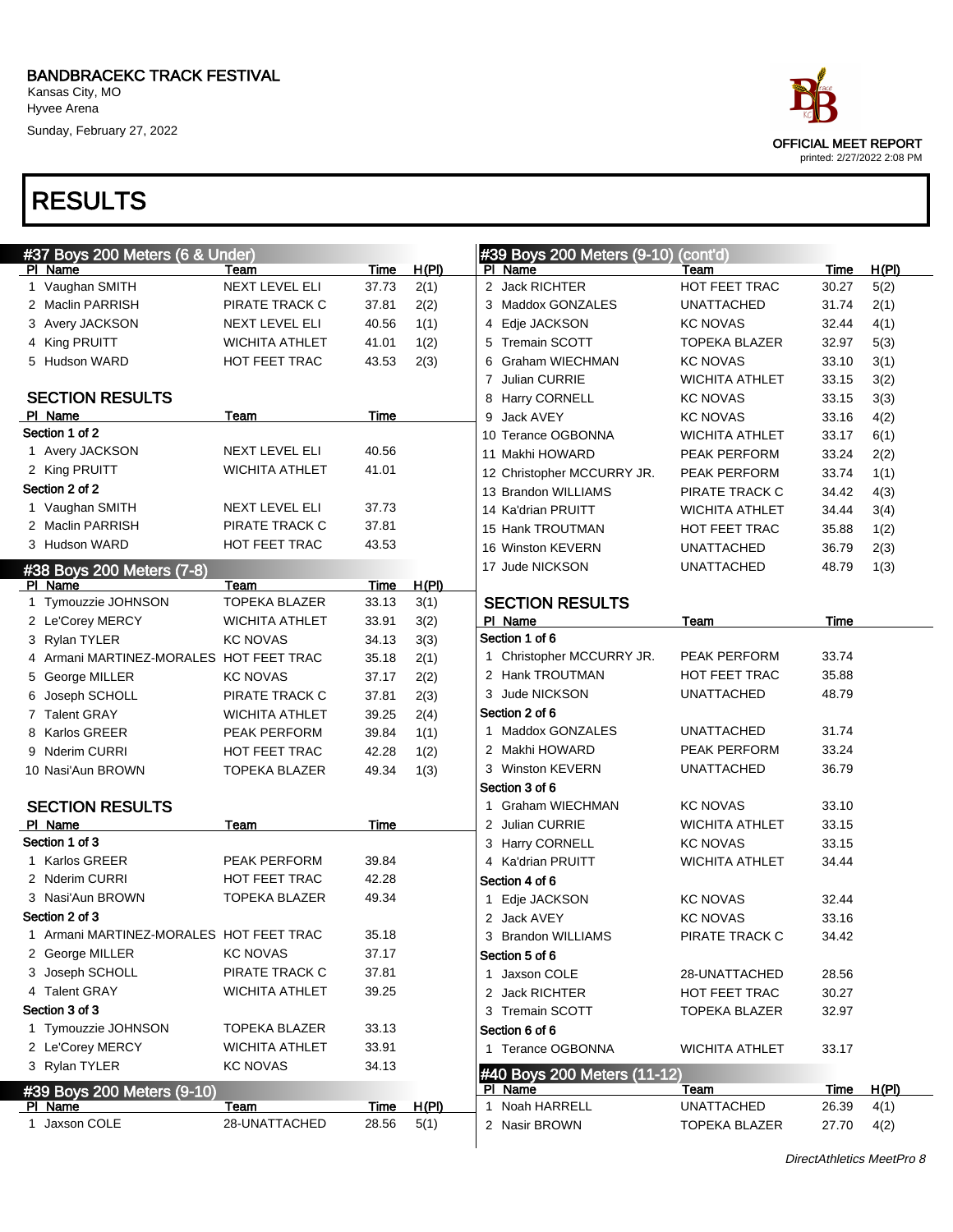Kansas City, MO Hyvee Arena

Sunday, February 27, 2022

| #40 Boys 200 Meters (11-12) (cont'd) |                       |             |       |  | #43 Girls 1 Mile Run (17-18)           |                   |             |  |  |
|--------------------------------------|-----------------------|-------------|-------|--|----------------------------------------|-------------------|-------------|--|--|
| PI Name                              | Team                  | Time        | H(PI) |  | PI Name                                | Team              | Time        |  |  |
| 3 Damauri PEEPLES                    | <b>TOPEKA BLAZER</b>  | 28.66       | 4(3)  |  | 1 Kennedie RHEIN                       | PERSONAL BEST     | 5:19.20     |  |  |
| 4 Embry WAZAC                        | PIRATE TRACK C        | 28.84       | 4(4)  |  | 2 Ella THIER                           | <b>UNATTACHED</b> | 5:29.11     |  |  |
| 5 Bennett BURNICH                    | PIRATE TRACK C        | 29.63       | 3(1)  |  | 3 Natalie KENNEDY                      | <b>UNATTACHED</b> | 5:50.02     |  |  |
| 6 Mason MILLER                       | <b>UNATTACHED</b>     | 30.43       | 3(2)  |  | 4 Livie BURSON                         | <b>UNATTACHED</b> | 6:34.05     |  |  |
| 7 Brantley CLEVELAND                 | <b>UNATTACHED</b>     | 30.63       | 1(1)  |  | Annie JORDAN                           | <b>UNATTACHED</b> | <b>DNS</b>  |  |  |
| Jackson PARKER                       | <b>KC NOVAS</b>       | 31.07       | 3(3)  |  | Reagan CLARK                           | <b>UNATTACHED</b> | <b>DNS</b>  |  |  |
| 9 Jordan HAMILTON                    | PIRATE TRACK C        | 32.24       | 2(1)  |  |                                        |                   |             |  |  |
| 10 Eli KNAPP                         | <b>UNATTACHED</b>     | 33.00       | 2(2)  |  | #44 Boys 1 Mile Run (13-14)            |                   |             |  |  |
| 12 Emory MCGLORY                     | <b>WICHITA ATHLET</b> | 34.47       | 2(3)  |  | PI Name                                | Team              | <b>Time</b> |  |  |
|                                      |                       |             |       |  | <b>Thomas GARRETT</b>                  | <b>UNATTACHED</b> | 4:46.91     |  |  |
| <b>SECTION RESULTS</b>               |                       |             |       |  | 2 Rowan WALDEN                         | <b>UNATTACHED</b> | 5:20.28     |  |  |
| PI Name                              | Team                  | Time        |       |  | 3 Conner SOENDKER                      | 28-UNATTACHED     | 5:30.28     |  |  |
| Section 1 of 4                       |                       |             |       |  | 4 Tanner LEVY                          | HOT FEET TRAC     | 5:42.98     |  |  |
| 1 Brantley CLEVELAND                 | UNATTACHED            | 30.63       |       |  |                                        |                   |             |  |  |
| Section 2 of 4                       |                       |             |       |  | #45 Boys 1 Mile Run (15-16)            |                   |             |  |  |
| 1 Jordan HAMILTON                    | PIRATE TRACK C        | 32.24       |       |  | PI Name                                | Team              | Time        |  |  |
| 2 Eli KNAPP                          | <b>UNATTACHED</b>     | 33.00       |       |  | 1 Wyatt HAUGHTON                       | <b>UNATTACHED</b> | 4:31.74     |  |  |
| 3 Emory MCGLORY                      | <b>WICHITA ATHLET</b> | 34.47       |       |  | 2 James WORTHAM                        | UNATTACHED        | 4:33.70     |  |  |
| Section 3 of 4                       |                       |             |       |  | 3 Trenton SANDLER                      | <b>UNATTACHED</b> | 4:39.13     |  |  |
| 1 Bennett BURNICH                    | PIRATE TRACK C        | 29.63       |       |  | 4 Prabhav PAGADALA                     | <b>UNATTACHED</b> | 4:45.72     |  |  |
| 2 Mason MILLER                       | <b>UNATTACHED</b>     | 30.43       |       |  | 5 Spencer MUMFORD                      | <b>UNATTACHED</b> | 4:52.20     |  |  |
| 3 Jackson PARKER                     | <b>KC NOVAS</b>       | 31.07       |       |  | 6 Nathan KRISBY                        | <b>UNATTACHED</b> | 4:54.20     |  |  |
| Section 4 of 4                       |                       |             |       |  | Preetish CHIGURUKOTA<br>$\overline{7}$ | <b>UNATTACHED</b> | 4:58.65     |  |  |
| 1 Noah HARRELL                       | UNATTACHED            | 26.39       |       |  | 8 Johnny JOYCE                         | <b>UNATTACHED</b> | 5:02.35     |  |  |
| 2 Nasir BROWN                        | <b>TOPEKA BLAZER</b>  | 27.70       |       |  | 9 Henry EDGELLER                       | <b>UNATTACHED</b> | 5:07.57     |  |  |
| 3 Damauri PEEPLES                    | <b>TOPEKA BLAZER</b>  | 28.66       |       |  | 10 Rowan GIBSON                        | <b>UNATTACHED</b> | 5:09.45     |  |  |
| 4 Embry WAZAC                        | PIRATE TRACK C        | 28.84       |       |  | 11 Sterling HOLLOMAN                   | <b>UNATTACHED</b> | 5:11.25     |  |  |
| #41 Girls 1 Mile Run (13-14)         |                       |             |       |  |                                        |                   |             |  |  |
| PI Name                              | Team                  | Time        |       |  | #46 Boys 1 Mile Run (17-18)            |                   |             |  |  |
| 1 Annie CARDA                        | <b>UNATTACHED</b>     | 5:47.57     |       |  | PI Name                                | Team              | Time        |  |  |
| 2 Elizabeth SCUDDER                  | POWER UP TRA          | 5:58.71     |       |  | Caleb LIND<br>1                        | <b>UNATTACHED</b> | 4:26.18     |  |  |
| 3 Tessa LOVELL                       | PIRATE TRACK C        | 7:33.83     |       |  | 2 Grant MUSICK                         | 28-UNATTACHED     | 4:31.13     |  |  |
| Hannah LAIPPLE                       | HOT FEET TRAC         | <b>DNS</b>  |       |  | 3 Mason MCCAIN                         | 28-UNATTACHED     | 4:31.30     |  |  |
|                                      |                       |             |       |  | Eli MOORE<br>4                         | <b>UNATTACHED</b> | 4:33.03     |  |  |
| #42 Girls 1 Mile Run (15-16)         |                       |             |       |  | 5 Caden PETERS                         | <b>UNATTACHED</b> | 4:43.83     |  |  |
| <u>PI Name</u>                       | Team                  | <u>Time</u> |       |  | 6 Luke BROWNING                        | HOT FEET TRAC     | 4:47.01     |  |  |
| 1 Alexandra VOLKART                  | 28-UNATTACHED         | 5:32.54     |       |  | 7 Blaine BRODERSEN                     | <b>UNATTACHED</b> | 4:49.79     |  |  |
| 2 Evan MAUNEY                        | <b>UNATTACHED</b>     | 5:40.54     |       |  | 8 Jack JOHNSON                         | <b>UNATTACHED</b> | 4:52.03     |  |  |
| 3 Riley BRYAN                        | <b>UNATTACHED</b>     | 5:44.15     |       |  | 9 Merritt GREGORY                      | <b>UNATTACHED</b> | 4:52.77     |  |  |
| 4 Lida PADGETT                       | <b>UNATTACHED</b>     | 5:53.54     |       |  | 10 Noah MCMULLEN                       | <b>UNATTACHED</b> | 4:59.39     |  |  |
| 5 Sydnie PRICE                       | <b>UNATTACHED</b>     | 6:11.61     |       |  | 11 Lucas WRIGHT                        | <b>UNATTACHED</b> | 5:11.99     |  |  |
| 6 Vivian JONES                       | <b>UNATTACHED</b>     | 6:16.85     |       |  | 12 Dillon PRICE                        | <b>UNATTACHED</b> | 5:12.70     |  |  |
| 7 Grace CASWELL                      | UNATTACHED            | 6:57.95     |       |  | 13 Brendon WOOD                        | <b>UNATTACHED</b> | 5:21.88     |  |  |

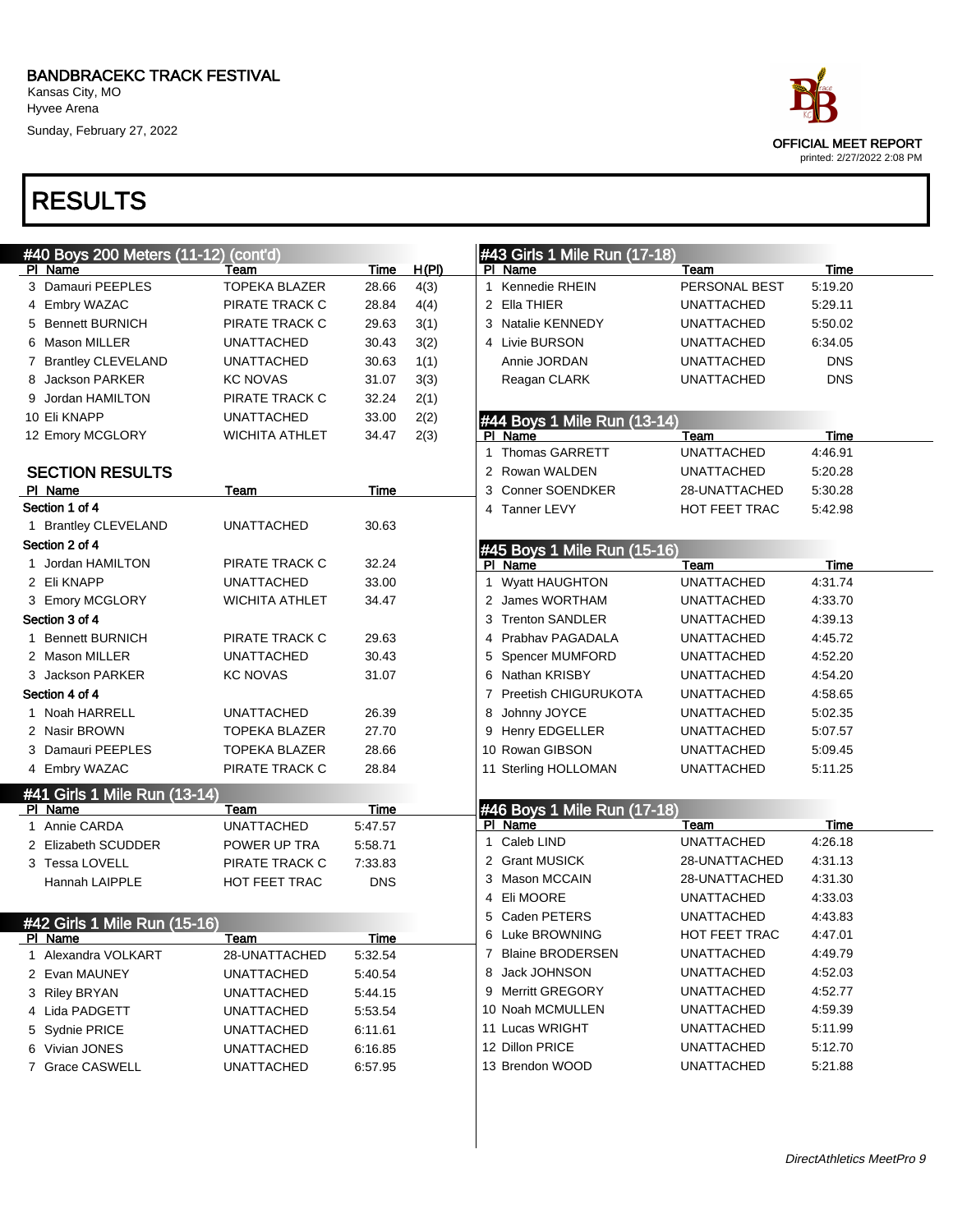Kansas City, MO Hyvee Arena

Sunday, February 27, 2022



| #47 Girls 60m Hurdles (13-14)           |                       |                      |       | #54 Girls 60 Meters (15-16)            |                                |              |       |
|-----------------------------------------|-----------------------|----------------------|-------|----------------------------------------|--------------------------------|--------------|-------|
| PI Name                                 | Team                  | Time                 | H(PI) | PI Name                                | Team                           | Time         | H(PI) |
| 1 Saniyah MOSLEY                        | <b>KC NOVAS</b>       | 10.09                | 2(1)  | 1 Katelyn WINK                         | <b>HOT FEET TRAC</b>           | 8.20         | 2(1)  |
| 2 Layla PARKER                          | <b>KC NOVAS</b>       | 10.13                | 2(2)  | 2 Kamdyn WEDEL                         | HOT FEET TRAC                  | 8.22         | 2(2)  |
| 3 Avani HOCKER SINGH                    | KC NOVAS              | 12.10                | 1(1)  | 3 Myala TAYLOR                         | <b>RUSKIN</b>                  | 8.50         | 1(1)  |
|                                         |                       |                      |       | 4 Charisma CATES                       | <b>WICHITA ATHLET</b>          | 8.99         | 2(3)  |
| <b>SECTION RESULTS</b>                  |                       |                      |       | 5 Amya SHELLY                          | PEAK PERFORM                   | 9.32         | 2(4)  |
| PI Name                                 | Team                  | Time                 |       | 6 Brooklyn VALENTINE                   | PEAK PERFORM                   | 9.68         | 1(2)  |
| Section 1 of 2                          |                       |                      |       |                                        |                                |              |       |
| 1 Avani HOCKER SINGH                    | <b>KC NOVAS</b>       | 12.10                |       | <b>SECTION RESULTS</b>                 |                                |              |       |
| Section 2 of 2                          | <b>KC NOVAS</b>       |                      |       | PI Name                                | Team                           | Time         |       |
| 1 Saniyah MOSLEY                        |                       | 10.09                |       | Section 1 of 2                         |                                |              |       |
| 2 Layla PARKER                          | <b>KC NOVAS</b>       | 10.13                |       | 1 Myala TAYLOR                         | <b>RUSKIN</b>                  | 8.50         |       |
| #48 Girls 60m Hurdles (15-16)           |                       |                      |       | 2 Brooklyn VALENTINE<br>Section 2 of 2 | PEAK PERFORM                   | 9.68         |       |
| PI Name                                 | Team                  | Time                 |       |                                        |                                | 8.20         |       |
| 1 Emma BARTHOLOME                       | <b>UNATTACHED</b>     | 10.54                |       | 1 Katelyn WINK                         | HOT FEET TRAC<br>HOT FEET TRAC | 8.22         |       |
|                                         |                       |                      |       | 2 Kamdyn WEDEL<br>3 Charisma CATES     |                                | 8.99         |       |
| #51 Boys 60m Hurdles (15-16)            |                       |                      |       | 4 Amya SHELLY                          | WICHITA ATHLET<br>PEAK PERFORM | 9.32         |       |
| PI Name<br>1 Cody HOCKETT               | Team<br>HOT FEET TRAC | <b>Time</b><br>10.66 |       |                                        |                                |              |       |
|                                         |                       |                      |       | #55 Girls 60 Meters (17-18)            |                                |              |       |
|                                         |                       |                      |       | PI Name<br>1 Leah WHITE                | Team<br>HOT FEET TRAC          | Time         |       |
| #52 Boys 60m Hurdles (17-18)<br>PI Name | Team                  | Time                 |       | 2 Nina KALMUS                          | <b>UNATTACHED</b>              | 8.38<br>8.83 |       |
| 1 Grant MILLER                          | <b>UNATTACHED</b>     | 9.04                 |       | 3 MonTaja ELLIS                        | <b>WICHITA ATHLET</b>          | 9.44         |       |
| 2 Nathan APPLE                          | HOT FEET TRAC         | 9.10                 |       |                                        |                                |              |       |
|                                         |                       |                      |       |                                        |                                |              |       |
| #53 Girls 60 Meters (13-14)             |                       |                      |       | #56 Boys 60 Meters (13-14)<br>PI Name  | Team                           | Time         | H(PI) |
| PI Name                                 | Team                  | Time                 | H(PI) | Malachi MURPH                          | <b>TOPEKA BLAZER</b>           | 7.46         | 3(1)  |
| 1 Keimara MARSHALL                      | <b>TOPEKA BLAZER</b>  | 8.44                 | 2(1)  | 2 Javeon ALSTON                        | <b>TOPEKA BLAZER</b>           | 7.76         | 3(2)  |
| 2 Olivia THADANI                        | HOT FEET TRAC         | 8.68                 | 2(2)  | 3 De'Varie HAYLES                      | <b>UNATTACHED</b>              | 7.89         | 3(3)  |
| 3 Jahnae JONES                          | <b>TOPEKA BLAZER</b>  | 8.76                 | 2(3)  | 4 Shinji POLLARD                       | HOT FEET TRAC                  | 8.02         | 2(1)  |
| 4 Layla PARKER                          | <b>KC NOVAS</b>       | 8.81                 | 1(1)  | 5 Ethan LARSON                         | PIRATE TRACK C                 | 8.07         | 3(4)  |
| 5 Elizabeth ADAMS                       | <b>NEXT LEVEL ELI</b> | 8.91                 | 2(4)  | 6 Kayin REEVES                         | 28-UNATTACHED                  | 8.09         | 2(2)  |
| 6 Jada PATTERSON                        | <b>WICHITA ATHLET</b> | 9.29                 | 1(2)  | 7 Jake HOUSE                           | <b>KC NOVAS</b>                | 8.36         | 2(3)  |
| 7 Camarye GUICE                         | <b>WICHITA ATHLET</b> | 9.47                 | 1(3)  | 8 Mikhayah DENATALE                    | HOT FEET TRAC                  | 8.38         | 2(4)  |
|                                         |                       |                      |       | 9 Derrick AMOS                         | <b>NEXT LEVEL ELI</b>          | 8.72         | 1(1)  |
| <b>SECTION RESULTS</b>                  |                       |                      |       | 10 Jack MALONEY                        | <b>UNATTACHED</b>              | 9.17         | 1(2)  |
| PI Name                                 | Team                  | Time                 |       | 11 Makhi VALENTINE                     | PEAK PERFORM                   | 9.36         | 1(3)  |
| Section 1 of 2                          |                       |                      |       |                                        |                                |              |       |
| 1 Layla PARKER                          | <b>KC NOVAS</b>       | 8.81                 |       | <b>SECTION RESULTS</b>                 |                                |              |       |
| 2 Jada PATTERSON                        | <b>WICHITA ATHLET</b> | 9.29                 |       | PI Name                                | <u>Team</u>                    | <b>Time</b>  |       |
| 3 Camarye GUICE                         | <b>WICHITA ATHLET</b> | 9.47                 |       | Section 1 of 3                         |                                |              |       |
| Section 2 of 2                          |                       |                      |       | 1 Derrick AMOS                         | <b>NEXT LEVEL ELI</b>          | 8.72         |       |
| 1 Keimara MARSHALL                      | <b>TOPEKA BLAZER</b>  | 8.44                 |       | 2 Jack MALONEY                         | <b>UNATTACHED</b>              | 9.17         |       |
| 2 Olivia THADANI                        | HOT FEET TRAC         | 8.68                 |       | 3 Makhi VALENTINE                      | PEAK PERFORM                   | 9.36         |       |
| 3 Jahnae JONES                          | <b>TOPEKA BLAZER</b>  | 8.76                 |       | Section 2 of 3                         |                                |              |       |
| 4 Elizabeth ADAMS                       | NEXT LEVEL ELI        | 8.91                 |       | 1 Shinji POLLARD                       | HOT FEET TRAC                  | 8.02         |       |
|                                         |                       |                      |       |                                        |                                |              |       |
|                                         |                       |                      |       | 2 Kayin REEVES                         | 28-UNATTACHED                  | 8.09         |       |
|                                         |                       |                      |       | 3 Jake HOUSE                           | <b>KC NOVAS</b>                | 8.36         |       |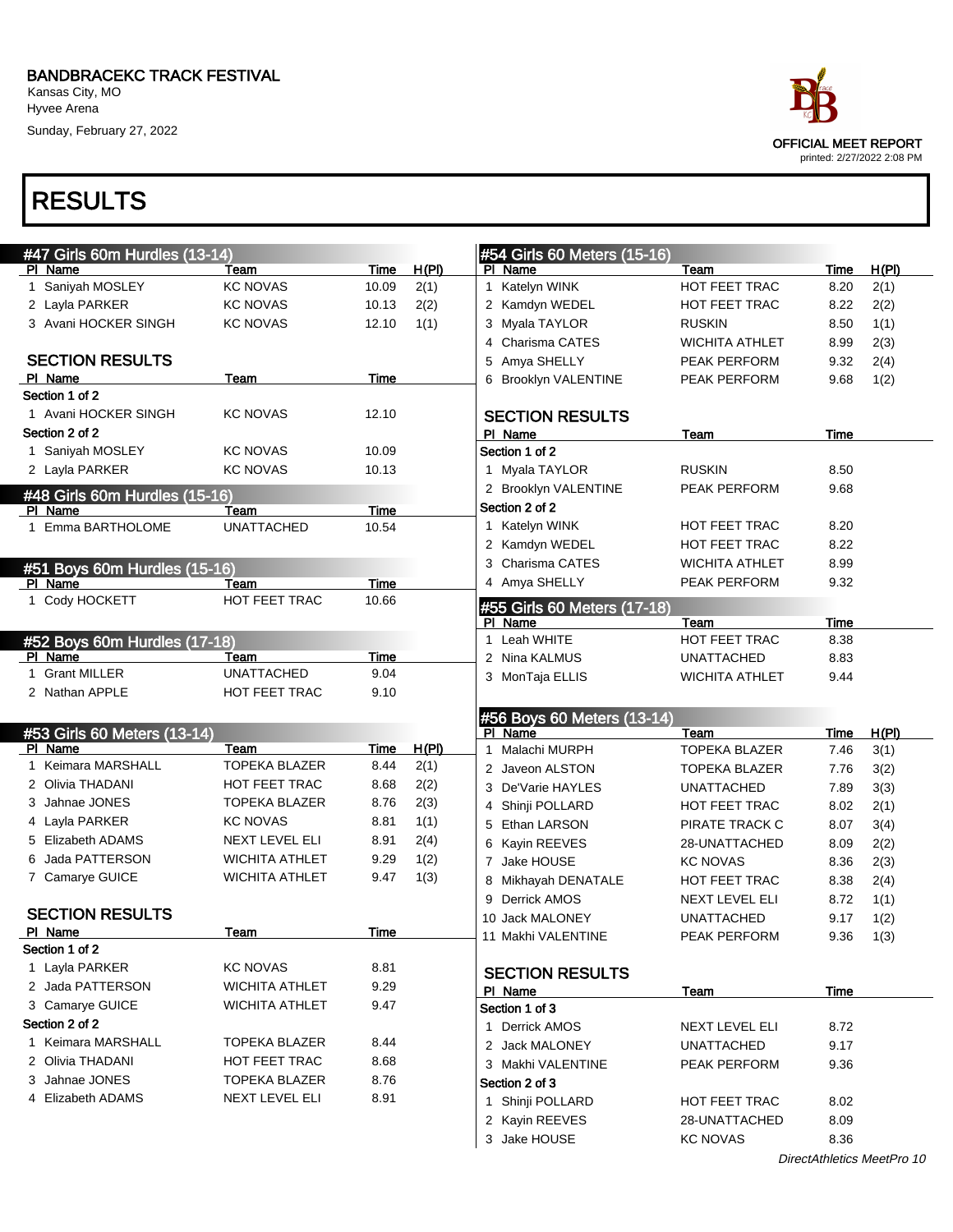Kansas City, MO Hyvee Arena

Sunday, February 27, 2022

### RESULTS

| race                                                      |
|-----------------------------------------------------------|
| <b>OFFICIAL MEET REPORT</b><br>printed: 2/27/2022 2:08 PM |

| #56 Boys 60 Meters (13-14) | (cont'd)                                                                                                                                                                                                                                                                                                                                                                                                                                                                                                                                                                                                                                                                                                                |                                                                                                                                                                                                                                                                                                                                                                                                    |                                                                                                                                                             | #58 Boys 60 Meters (17-18) (cont'd)                                                   |                                                                                                                                                                                                                                                                                                                                                                                                                |                                                                                                                                                                                                                                                                                                                |                                                                                                                                                          |
|----------------------------|-------------------------------------------------------------------------------------------------------------------------------------------------------------------------------------------------------------------------------------------------------------------------------------------------------------------------------------------------------------------------------------------------------------------------------------------------------------------------------------------------------------------------------------------------------------------------------------------------------------------------------------------------------------------------------------------------------------------------|----------------------------------------------------------------------------------------------------------------------------------------------------------------------------------------------------------------------------------------------------------------------------------------------------------------------------------------------------------------------------------------------------|-------------------------------------------------------------------------------------------------------------------------------------------------------------|---------------------------------------------------------------------------------------|----------------------------------------------------------------------------------------------------------------------------------------------------------------------------------------------------------------------------------------------------------------------------------------------------------------------------------------------------------------------------------------------------------------|----------------------------------------------------------------------------------------------------------------------------------------------------------------------------------------------------------------------------------------------------------------------------------------------------------------|----------------------------------------------------------------------------------------------------------------------------------------------------------|
| PI Name                    | Team                                                                                                                                                                                                                                                                                                                                                                                                                                                                                                                                                                                                                                                                                                                    | Time                                                                                                                                                                                                                                                                                                                                                                                               |                                                                                                                                                             | PI Name                                                                               | Team                                                                                                                                                                                                                                                                                                                                                                                                           | Time                                                                                                                                                                                                                                                                                                           | H(PI)                                                                                                                                                    |
|                            | HOT FEET TRAC                                                                                                                                                                                                                                                                                                                                                                                                                                                                                                                                                                                                                                                                                                           | 8.38                                                                                                                                                                                                                                                                                                                                                                                               |                                                                                                                                                             | 10 Nathan APPLE                                                                       | HOT FEET TRAC                                                                                                                                                                                                                                                                                                                                                                                                  | 8.00                                                                                                                                                                                                                                                                                                           | 3(4)                                                                                                                                                     |
|                            |                                                                                                                                                                                                                                                                                                                                                                                                                                                                                                                                                                                                                                                                                                                         |                                                                                                                                                                                                                                                                                                                                                                                                    |                                                                                                                                                             |                                                                                       |                                                                                                                                                                                                                                                                                                                                                                                                                |                                                                                                                                                                                                                                                                                                                |                                                                                                                                                          |
|                            | <b>TOPEKA BLAZER</b>                                                                                                                                                                                                                                                                                                                                                                                                                                                                                                                                                                                                                                                                                                    | 7.46                                                                                                                                                                                                                                                                                                                                                                                               |                                                                                                                                                             |                                                                                       |                                                                                                                                                                                                                                                                                                                                                                                                                |                                                                                                                                                                                                                                                                                                                |                                                                                                                                                          |
|                            | <b>TOPEKA BLAZER</b>                                                                                                                                                                                                                                                                                                                                                                                                                                                                                                                                                                                                                                                                                                    | 7.76                                                                                                                                                                                                                                                                                                                                                                                               |                                                                                                                                                             | PI Name                                                                               | Team                                                                                                                                                                                                                                                                                                                                                                                                           | Time                                                                                                                                                                                                                                                                                                           |                                                                                                                                                          |
|                            | <b>UNATTACHED</b>                                                                                                                                                                                                                                                                                                                                                                                                                                                                                                                                                                                                                                                                                                       | 7.89                                                                                                                                                                                                                                                                                                                                                                                               |                                                                                                                                                             |                                                                                       |                                                                                                                                                                                                                                                                                                                                                                                                                |                                                                                                                                                                                                                                                                                                                |                                                                                                                                                          |
|                            | PIRATE TRACK C                                                                                                                                                                                                                                                                                                                                                                                                                                                                                                                                                                                                                                                                                                          | 8.07                                                                                                                                                                                                                                                                                                                                                                                               |                                                                                                                                                             |                                                                                       | <b>UNATTACHED</b>                                                                                                                                                                                                                                                                                                                                                                                              |                                                                                                                                                                                                                                                                                                                |                                                                                                                                                          |
|                            |                                                                                                                                                                                                                                                                                                                                                                                                                                                                                                                                                                                                                                                                                                                         |                                                                                                                                                                                                                                                                                                                                                                                                    |                                                                                                                                                             | Section 2 of 4                                                                        |                                                                                                                                                                                                                                                                                                                                                                                                                |                                                                                                                                                                                                                                                                                                                |                                                                                                                                                          |
|                            | Team                                                                                                                                                                                                                                                                                                                                                                                                                                                                                                                                                                                                                                                                                                                    |                                                                                                                                                                                                                                                                                                                                                                                                    |                                                                                                                                                             | 1 Foli ASSIONGBON                                                                     | <b>RUSKIN</b>                                                                                                                                                                                                                                                                                                                                                                                                  | 7.39                                                                                                                                                                                                                                                                                                           |                                                                                                                                                          |
|                            | <b>UNATTACHED</b>                                                                                                                                                                                                                                                                                                                                                                                                                                                                                                                                                                                                                                                                                                       | 7.38                                                                                                                                                                                                                                                                                                                                                                                               |                                                                                                                                                             | 2 Aidan FERRAO                                                                        | <b>UNATTACHED</b>                                                                                                                                                                                                                                                                                                                                                                                              | 7.91                                                                                                                                                                                                                                                                                                           |                                                                                                                                                          |
|                            | <b>KAUFFMAN</b>                                                                                                                                                                                                                                                                                                                                                                                                                                                                                                                                                                                                                                                                                                         | 7.39                                                                                                                                                                                                                                                                                                                                                                                               |                                                                                                                                                             | Section 3 of 4                                                                        |                                                                                                                                                                                                                                                                                                                                                                                                                |                                                                                                                                                                                                                                                                                                                |                                                                                                                                                          |
|                            | <b>UNATTACHED</b>                                                                                                                                                                                                                                                                                                                                                                                                                                                                                                                                                                                                                                                                                                       |                                                                                                                                                                                                                                                                                                                                                                                                    |                                                                                                                                                             | 1 Sophearit THACH                                                                     | <b>UNATTACHED</b>                                                                                                                                                                                                                                                                                                                                                                                              | 7.75                                                                                                                                                                                                                                                                                                           |                                                                                                                                                          |
|                            | <b>UNATTACHED</b>                                                                                                                                                                                                                                                                                                                                                                                                                                                                                                                                                                                                                                                                                                       | 7.46                                                                                                                                                                                                                                                                                                                                                                                               |                                                                                                                                                             | 2 Cooper HIPP                                                                         | <b>HOT FEET TRAC</b>                                                                                                                                                                                                                                                                                                                                                                                           | 7.76                                                                                                                                                                                                                                                                                                           |                                                                                                                                                          |
|                            |                                                                                                                                                                                                                                                                                                                                                                                                                                                                                                                                                                                                                                                                                                                         |                                                                                                                                                                                                                                                                                                                                                                                                    |                                                                                                                                                             | 3 Landis JOHNSON                                                                      | <b>UNATTACHED</b>                                                                                                                                                                                                                                                                                                                                                                                              | 7.84                                                                                                                                                                                                                                                                                                           |                                                                                                                                                          |
|                            |                                                                                                                                                                                                                                                                                                                                                                                                                                                                                                                                                                                                                                                                                                                         |                                                                                                                                                                                                                                                                                                                                                                                                    |                                                                                                                                                             | 4 Nathan APPLE                                                                        | <b>HOT FEET TRAC</b>                                                                                                                                                                                                                                                                                                                                                                                           | 8.00                                                                                                                                                                                                                                                                                                           |                                                                                                                                                          |
|                            |                                                                                                                                                                                                                                                                                                                                                                                                                                                                                                                                                                                                                                                                                                                         |                                                                                                                                                                                                                                                                                                                                                                                                    |                                                                                                                                                             | Section 4 of 4                                                                        |                                                                                                                                                                                                                                                                                                                                                                                                                |                                                                                                                                                                                                                                                                                                                |                                                                                                                                                          |
|                            |                                                                                                                                                                                                                                                                                                                                                                                                                                                                                                                                                                                                                                                                                                                         |                                                                                                                                                                                                                                                                                                                                                                                                    |                                                                                                                                                             | 1 Isaiah BATES                                                                        | 28-UNATTACHED                                                                                                                                                                                                                                                                                                                                                                                                  | 7.17                                                                                                                                                                                                                                                                                                           |                                                                                                                                                          |
|                            |                                                                                                                                                                                                                                                                                                                                                                                                                                                                                                                                                                                                                                                                                                                         |                                                                                                                                                                                                                                                                                                                                                                                                    |                                                                                                                                                             | 2 Marcus PAIGE                                                                        | <b>KAUFFMAN</b>                                                                                                                                                                                                                                                                                                                                                                                                | 7.26                                                                                                                                                                                                                                                                                                           |                                                                                                                                                          |
|                            |                                                                                                                                                                                                                                                                                                                                                                                                                                                                                                                                                                                                                                                                                                                         |                                                                                                                                                                                                                                                                                                                                                                                                    |                                                                                                                                                             | 3 Zyon KNOX                                                                           | PEAK PERFORM                                                                                                                                                                                                                                                                                                                                                                                                   | 7.30                                                                                                                                                                                                                                                                                                           |                                                                                                                                                          |
|                            |                                                                                                                                                                                                                                                                                                                                                                                                                                                                                                                                                                                                                                                                                                                         |                                                                                                                                                                                                                                                                                                                                                                                                    |                                                                                                                                                             | 4 Charles LEE                                                                         | <b>KAUFFMAN</b>                                                                                                                                                                                                                                                                                                                                                                                                | 7.73                                                                                                                                                                                                                                                                                                           |                                                                                                                                                          |
|                            |                                                                                                                                                                                                                                                                                                                                                                                                                                                                                                                                                                                                                                                                                                                         |                                                                                                                                                                                                                                                                                                                                                                                                    |                                                                                                                                                             |                                                                                       |                                                                                                                                                                                                                                                                                                                                                                                                                |                                                                                                                                                                                                                                                                                                                |                                                                                                                                                          |
|                            |                                                                                                                                                                                                                                                                                                                                                                                                                                                                                                                                                                                                                                                                                                                         |                                                                                                                                                                                                                                                                                                                                                                                                    |                                                                                                                                                             |                                                                                       |                                                                                                                                                                                                                                                                                                                                                                                                                |                                                                                                                                                                                                                                                                                                                | H(PI)                                                                                                                                                    |
|                            |                                                                                                                                                                                                                                                                                                                                                                                                                                                                                                                                                                                                                                                                                                                         |                                                                                                                                                                                                                                                                                                                                                                                                    |                                                                                                                                                             |                                                                                       |                                                                                                                                                                                                                                                                                                                                                                                                                |                                                                                                                                                                                                                                                                                                                | 2(1)                                                                                                                                                     |
|                            |                                                                                                                                                                                                                                                                                                                                                                                                                                                                                                                                                                                                                                                                                                                         |                                                                                                                                                                                                                                                                                                                                                                                                    |                                                                                                                                                             |                                                                                       |                                                                                                                                                                                                                                                                                                                                                                                                                |                                                                                                                                                                                                                                                                                                                | 2(2)                                                                                                                                                     |
|                            |                                                                                                                                                                                                                                                                                                                                                                                                                                                                                                                                                                                                                                                                                                                         |                                                                                                                                                                                                                                                                                                                                                                                                    |                                                                                                                                                             |                                                                                       |                                                                                                                                                                                                                                                                                                                                                                                                                |                                                                                                                                                                                                                                                                                                                | 1(1)                                                                                                                                                     |
|                            |                                                                                                                                                                                                                                                                                                                                                                                                                                                                                                                                                                                                                                                                                                                         |                                                                                                                                                                                                                                                                                                                                                                                                    |                                                                                                                                                             |                                                                                       |                                                                                                                                                                                                                                                                                                                                                                                                                |                                                                                                                                                                                                                                                                                                                | 2(3)                                                                                                                                                     |
|                            |                                                                                                                                                                                                                                                                                                                                                                                                                                                                                                                                                                                                                                                                                                                         |                                                                                                                                                                                                                                                                                                                                                                                                    |                                                                                                                                                             |                                                                                       |                                                                                                                                                                                                                                                                                                                                                                                                                |                                                                                                                                                                                                                                                                                                                | 1(2)                                                                                                                                                     |
|                            |                                                                                                                                                                                                                                                                                                                                                                                                                                                                                                                                                                                                                                                                                                                         |                                                                                                                                                                                                                                                                                                                                                                                                    |                                                                                                                                                             |                                                                                       |                                                                                                                                                                                                                                                                                                                                                                                                                |                                                                                                                                                                                                                                                                                                                |                                                                                                                                                          |
|                            |                                                                                                                                                                                                                                                                                                                                                                                                                                                                                                                                                                                                                                                                                                                         |                                                                                                                                                                                                                                                                                                                                                                                                    |                                                                                                                                                             |                                                                                       |                                                                                                                                                                                                                                                                                                                                                                                                                |                                                                                                                                                                                                                                                                                                                | 1(3)                                                                                                                                                     |
|                            |                                                                                                                                                                                                                                                                                                                                                                                                                                                                                                                                                                                                                                                                                                                         |                                                                                                                                                                                                                                                                                                                                                                                                    |                                                                                                                                                             |                                                                                       |                                                                                                                                                                                                                                                                                                                                                                                                                |                                                                                                                                                                                                                                                                                                                |                                                                                                                                                          |
|                            |                                                                                                                                                                                                                                                                                                                                                                                                                                                                                                                                                                                                                                                                                                                         |                                                                                                                                                                                                                                                                                                                                                                                                    |                                                                                                                                                             |                                                                                       |                                                                                                                                                                                                                                                                                                                                                                                                                |                                                                                                                                                                                                                                                                                                                |                                                                                                                                                          |
|                            |                                                                                                                                                                                                                                                                                                                                                                                                                                                                                                                                                                                                                                                                                                                         |                                                                                                                                                                                                                                                                                                                                                                                                    |                                                                                                                                                             |                                                                                       |                                                                                                                                                                                                                                                                                                                                                                                                                |                                                                                                                                                                                                                                                                                                                |                                                                                                                                                          |
|                            |                                                                                                                                                                                                                                                                                                                                                                                                                                                                                                                                                                                                                                                                                                                         |                                                                                                                                                                                                                                                                                                                                                                                                    |                                                                                                                                                             |                                                                                       |                                                                                                                                                                                                                                                                                                                                                                                                                |                                                                                                                                                                                                                                                                                                                |                                                                                                                                                          |
|                            |                                                                                                                                                                                                                                                                                                                                                                                                                                                                                                                                                                                                                                                                                                                         |                                                                                                                                                                                                                                                                                                                                                                                                    |                                                                                                                                                             |                                                                                       |                                                                                                                                                                                                                                                                                                                                                                                                                |                                                                                                                                                                                                                                                                                                                |                                                                                                                                                          |
|                            |                                                                                                                                                                                                                                                                                                                                                                                                                                                                                                                                                                                                                                                                                                                         |                                                                                                                                                                                                                                                                                                                                                                                                    |                                                                                                                                                             |                                                                                       |                                                                                                                                                                                                                                                                                                                                                                                                                |                                                                                                                                                                                                                                                                                                                |                                                                                                                                                          |
|                            |                                                                                                                                                                                                                                                                                                                                                                                                                                                                                                                                                                                                                                                                                                                         |                                                                                                                                                                                                                                                                                                                                                                                                    |                                                                                                                                                             |                                                                                       |                                                                                                                                                                                                                                                                                                                                                                                                                |                                                                                                                                                                                                                                                                                                                |                                                                                                                                                          |
|                            |                                                                                                                                                                                                                                                                                                                                                                                                                                                                                                                                                                                                                                                                                                                         |                                                                                                                                                                                                                                                                                                                                                                                                    |                                                                                                                                                             |                                                                                       |                                                                                                                                                                                                                                                                                                                                                                                                                |                                                                                                                                                                                                                                                                                                                |                                                                                                                                                          |
|                            | <u> Team</u>                                                                                                                                                                                                                                                                                                                                                                                                                                                                                                                                                                                                                                                                                                            | <u>Time</u>                                                                                                                                                                                                                                                                                                                                                                                        | H(PI)                                                                                                                                                       |                                                                                       |                                                                                                                                                                                                                                                                                                                                                                                                                |                                                                                                                                                                                                                                                                                                                |                                                                                                                                                          |
|                            | 28-UNATTACHED                                                                                                                                                                                                                                                                                                                                                                                                                                                                                                                                                                                                                                                                                                           | 7.17                                                                                                                                                                                                                                                                                                                                                                                               | 4(1)                                                                                                                                                        |                                                                                       |                                                                                                                                                                                                                                                                                                                                                                                                                |                                                                                                                                                                                                                                                                                                                |                                                                                                                                                          |
|                            | KAUFFMAN                                                                                                                                                                                                                                                                                                                                                                                                                                                                                                                                                                                                                                                                                                                | 7.26                                                                                                                                                                                                                                                                                                                                                                                               | 4(2)                                                                                                                                                        |                                                                                       |                                                                                                                                                                                                                                                                                                                                                                                                                |                                                                                                                                                                                                                                                                                                                |                                                                                                                                                          |
|                            | PEAK PERFORM                                                                                                                                                                                                                                                                                                                                                                                                                                                                                                                                                                                                                                                                                                            | 7.30                                                                                                                                                                                                                                                                                                                                                                                               | 4(3)                                                                                                                                                        |                                                                                       |                                                                                                                                                                                                                                                                                                                                                                                                                |                                                                                                                                                                                                                                                                                                                |                                                                                                                                                          |
|                            | <b>RUSKIN</b>                                                                                                                                                                                                                                                                                                                                                                                                                                                                                                                                                                                                                                                                                                           | 7.39                                                                                                                                                                                                                                                                                                                                                                                               | 2(1)                                                                                                                                                        | PI Name                                                                               | Team                                                                                                                                                                                                                                                                                                                                                                                                           | Time                                                                                                                                                                                                                                                                                                           | H(PI)                                                                                                                                                    |
| 5 Charles LEE              | KAUFFMAN                                                                                                                                                                                                                                                                                                                                                                                                                                                                                                                                                                                                                                                                                                                | 7.73                                                                                                                                                                                                                                                                                                                                                                                               | 4(4)                                                                                                                                                        | 1 Kamdyn WEDEL                                                                        | HOT FEET TRAC                                                                                                                                                                                                                                                                                                                                                                                                  | 1:03.97                                                                                                                                                                                                                                                                                                        | 2(1)                                                                                                                                                     |
|                            | <b>UNATTACHED</b>                                                                                                                                                                                                                                                                                                                                                                                                                                                                                                                                                                                                                                                                                                       | 7.75                                                                                                                                                                                                                                                                                                                                                                                               | 3(1)                                                                                                                                                        | 2 Emma BARTHOLOME                                                                     | <b>UNATTACHED</b>                                                                                                                                                                                                                                                                                                                                                                                              | 1:04.79                                                                                                                                                                                                                                                                                                        | 2(2)                                                                                                                                                     |
| 6 Sophearit THACH          |                                                                                                                                                                                                                                                                                                                                                                                                                                                                                                                                                                                                                                                                                                                         |                                                                                                                                                                                                                                                                                                                                                                                                    |                                                                                                                                                             |                                                                                       |                                                                                                                                                                                                                                                                                                                                                                                                                |                                                                                                                                                                                                                                                                                                                |                                                                                                                                                          |
| 7 Cooper HIPP              | HOT FEET TRAC                                                                                                                                                                                                                                                                                                                                                                                                                                                                                                                                                                                                                                                                                                           | 7.76                                                                                                                                                                                                                                                                                                                                                                                               | 3(2)                                                                                                                                                        | 3 Katelyn WINK                                                                        | HOT FEET TRAC                                                                                                                                                                                                                                                                                                                                                                                                  | 1:04.80                                                                                                                                                                                                                                                                                                        | 2(3)                                                                                                                                                     |
| 8 Landis JOHNSON           | <b>UNATTACHED</b>                                                                                                                                                                                                                                                                                                                                                                                                                                                                                                                                                                                                                                                                                                       | 7.84                                                                                                                                                                                                                                                                                                                                                                                               |                                                                                                                                                             | 4 Myala TAYLOR                                                                        | <b>RUSKIN</b>                                                                                                                                                                                                                                                                                                                                                                                                  | 1:09.95                                                                                                                                                                                                                                                                                                        | 1(1)                                                                                                                                                     |
| 9 Aidan FERRAO             | <b>UNATTACHED</b>                                                                                                                                                                                                                                                                                                                                                                                                                                                                                                                                                                                                                                                                                                       | 7.91                                                                                                                                                                                                                                                                                                                                                                                               | 3(3)<br>2(2)                                                                                                                                                | 5 Amya SHELLY                                                                         | PEAK PERFORM                                                                                                                                                                                                                                                                                                                                                                                                   | 1:17.65                                                                                                                                                                                                                                                                                                        | 1(2)                                                                                                                                                     |
|                            | 4 Mikhayah DENATALE<br>Section 3 of 3<br>1 Malachi MURPH<br>2 Javeon ALSTON<br>3 De'Varie HAYLES<br>4 Ethan LARSON<br>PI Name<br>Christopher BOWMAN<br>2 Michael MILLS JR.<br>3 Avi BELAUSTEGUI<br>4 Jabbar TANNER<br>5 Darian ADAMS<br>6 Adysen ENG<br>7 A.J. BANKS<br>8 Kalvyn COTTON<br>9 Rylee JOHNSON<br>10 Jaylen WINTERS<br><b>SECTION RESULTS</b><br>PI Name<br>Section 1 of 3<br>1 Avi BELAUSTEGUI<br>2 Adysen ENG<br>3 Jaylen WINTERS<br>Section 2 of 3<br>1 Michael MILLS JR.<br>2 A.J. BANKS<br>3 Rylee JOHNSON<br>Section 3 of 3<br>1 Christopher BOWMAN<br>2 Jabbar TANNER<br>3 Darian ADAMS<br>4 Kalvyn COTTON<br><u>PI Name</u><br>1 Isaiah BATES<br>2 Marcus PAIGE<br>3 Zyon KNOX<br>4 Foli ASSIONGBON | #57 Boys 60 Meters (15-16)<br>NEXT LEVEL ELI<br><b>UNATTACHED</b><br><b>WICHITA ATHLET</b><br>PEAK PERFORM<br><b>UNATTACHED</b><br><b>KAUFFMAN</b><br>Team<br><b>UNATTACHED</b><br><b>UNATTACHED</b><br><b>KAUFFMAN</b><br><b>KAUFFMAN</b><br><b>WICHITA ATHLET</b><br><b>UNATTACHED</b><br><b>UNATTACHED</b><br><b>UNATTACHED</b><br>NEXT LEVEL ELI<br>PEAK PERFORM<br>#58 Boys 60 Meters (17-18) | Time<br>7.39<br>7.50<br>7.53<br>7.59<br>7.93<br>8.30<br>9.03<br><b>Time</b><br>7.39<br>7.53<br>9.03<br>7.39<br>7.59<br>8.30<br>7.38<br>7.46<br>7.50<br>7.93 | H(PI)<br>3(1)<br>2(1)<br>1(1)<br>3(2)<br>3(3)<br>1(2)<br>2(2)<br>3(4)<br>2(3)<br>1(3) | <b>SECTION RESULTS</b><br>Section 1 of 4<br>1 Joseph HARDING<br>PI Name<br>Emma BAUM<br>$\mathbf{1}$<br>2 Elizabeth ADAMS<br>3 Keimara MARSHALL<br>4 Anna SCUDDER<br>5 Saniyah MOSLEY<br>6 Avani HOCKER SINGH<br><b>SECTION RESULTS</b><br>PI Name<br>Section 1 of 2<br>1 Keimara MARSHALL<br>2 Saniyah MOSLEY<br>3 Avani HOCKER SINGH<br>Section 2 of 2<br>1 Emma BAUM<br>2 Elizabeth ADAMS<br>3 Anna SCUDDER | #59 Girls 400 Meters (13-14)<br>Team<br>HOT FEET TRAC<br>NEXT LEVEL ELI<br><b>TOPEKA BLAZER</b><br>POWER UP TRA<br><b>KC NOVAS</b><br><b>KC NOVAS</b><br>Team<br><b>TOPEKA BLAZER</b><br><b>KC NOVAS</b><br><b>KC NOVAS</b><br>HOT FEET TRAC<br>NEXT LEVEL ELI<br>POWER UP TRA<br>#60 Girls 400 Meters (15-16) | 8.00<br>Time<br>1:04.82<br>1:05.02<br>1:05.21<br>1:06.75<br>1:07.04<br>1:08.03<br>Time<br>1:05.21<br>1:07.04<br>1:08.03<br>1:04.82<br>1:05.02<br>1:06.75 |

DirectAthletics MeetPro 11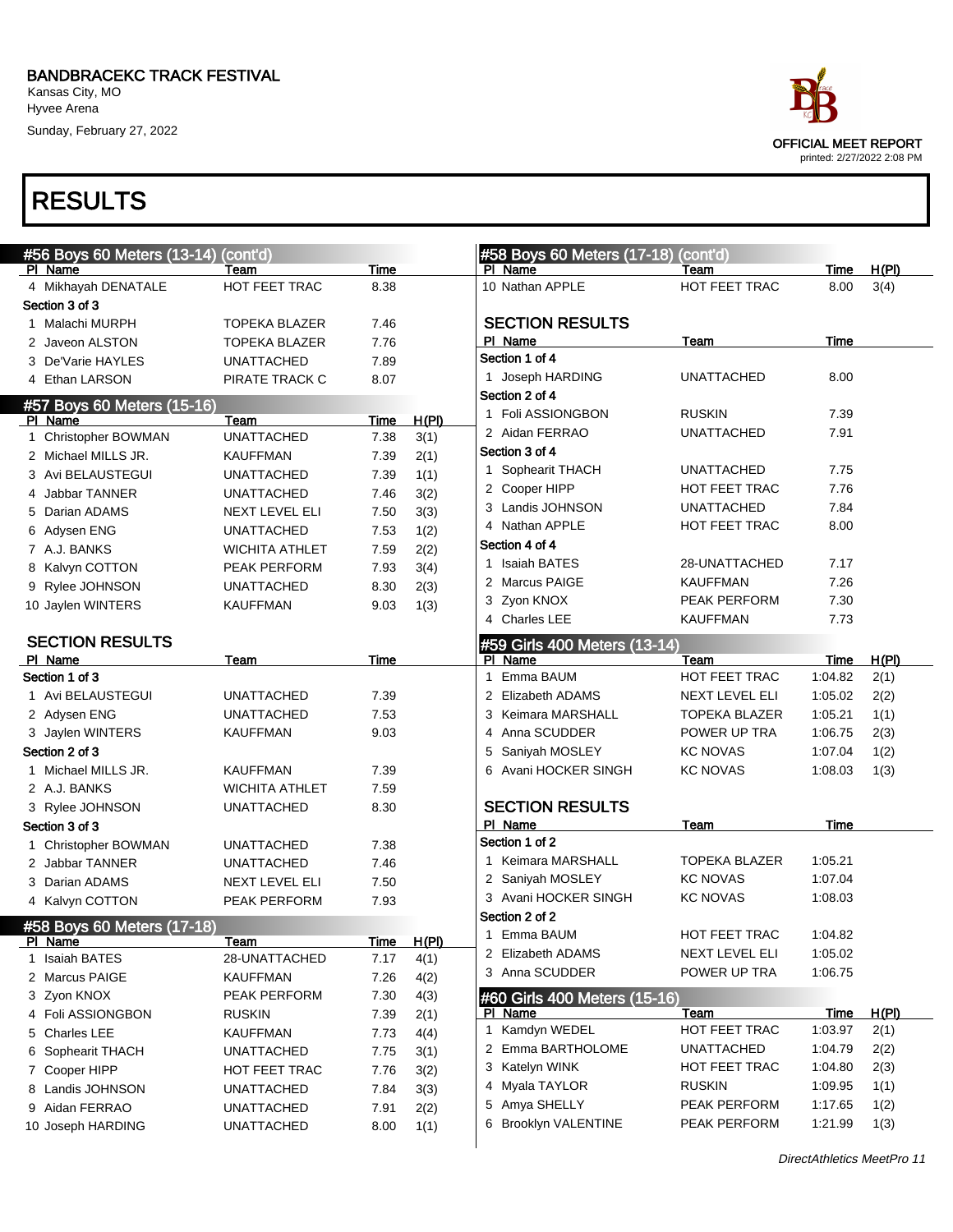Sunday, February 27, 2022



| #60 Girls 400 Meters (15-16) (cont'd)   |                       |             |       | #63 Boys 400 Meters (15-16) (cont'd)    |                       |             |       |
|-----------------------------------------|-----------------------|-------------|-------|-----------------------------------------|-----------------------|-------------|-------|
| <b>SECTION RESULTS</b>                  |                       |             |       | PI Name                                 | Team                  | Time        | H(PI) |
| PI Name                                 | <b>Team</b>           | <b>Time</b> |       | 6 Christopher HEFFERNAN                 | POWER UP TRA          | 58.53       | 2(3)  |
| Section 1 of 2                          |                       |             |       | 7 Kalvyn COTTON                         | PEAK PERFORM          | 1:05.69     | 2(4)  |
| 1 Myala TAYLOR                          | <b>RUSKIN</b>         | 1:09.95     |       |                                         |                       |             |       |
| 2 Amya SHELLY                           | PEAK PERFORM          | 1:17.65     |       | <b>SECTION RESULTS</b>                  |                       |             |       |
| 3 Brooklyn VALENTINE                    | PEAK PERFORM          | 1:21.99     |       | PI Name                                 | Team                  | Time        |       |
| Section 2 of 2                          |                       |             |       | Section 1 of 2                          |                       |             |       |
| 1 Kamdyn WEDEL                          | HOT FEET TRAC         | 1:03.97     |       | 1 Adysen ENG                            | <b>UNATTACHED</b>     | 55.97       |       |
| 2 Emma BARTHOLOME                       | <b>UNATTACHED</b>     | 1:04.79     |       | 2 Caleb BRODERSEN                       | <b>UNATTACHED</b>     | 56.14       |       |
| 3 Katelyn WINK                          | HOT FEET TRAC         | 1:04.80     |       | 3 Cody HOCKETT                          | <b>HOT FEET TRAC</b>  | 58.38       |       |
|                                         |                       |             |       | Section 2 of 2                          |                       |             |       |
| #61 Girls 400 Meters (17-18)<br>PI Name | Team                  | Time        |       | 1 Christopher BOWMAN                    | <b>UNATTACHED</b>     | 53.50       |       |
| 1 MonTaja ELLIS                         | <b>WICHITA ATHLET</b> | 1:16.03     |       | 2 Alescio BATSON                        | <b>TOPEKA BLAZER</b>  | 55.35       |       |
|                                         |                       |             |       | 3 Christopher HEFFERNAN                 | POWER UP TRA          | 58.53       |       |
|                                         |                       |             |       | 4 Kalvyn COTTON                         | PEAK PERFORM          | 1:05.69     |       |
| #62 Boys 400 Meters (13-14)<br>PI Name  | Team                  | Time        | H(PI) | #64 Boys 400 Meters (17-18)             |                       |             |       |
| 1 Malachi MURPH                         | <b>TOPEKA BLAZER</b>  | 56.84       | 3(1)  | PI Name                                 | Team                  | Time        | H(PI) |
| 2 Jake HOUSE                            | <b>KC NOVAS</b>       | 59.75       | 3(2)  | 1 Zyon KNOX                             | PEAK PERFORM          | 51.79       | 2(1)  |
| 3 Javeon ALSTON                         | <b>TOPEKA BLAZER</b>  | 1:00.60     | 3(3)  | 2 Cole STRATTON                         | <b>UNATTACHED</b>     | 53.67       | 2(2)  |
| 4 Jackson BURNS                         | <b>HOT FEET TRAC</b>  | 1:00.71     | 3(4)  | 3 Daniel WILLIAMS                       | <b>RUSKIN</b>         | 55.01       | 1(1)  |
| 5 Ethan LARSON                          | PIRATE TRACK C        | 1:01.14     | 1(1)  | 4 Grant MILLER                          | <b>UNATTACHED</b>     | 57.39       | 2(3)  |
| 6 Tobi OYETUNJI                         |                       |             |       | <b>Duncan BENNETT</b><br>5              | HOT FEET TRAC         | 59.59       | 2(4)  |
|                                         | <b>UNATTACHED</b>     | 1:03.09     | 2(1)  | 6 Cooper HIPP                           | HOT FEET TRAC         | 59.83       | 1(2)  |
| 7 Jack MALONEY                          | <b>UNATTACHED</b>     | 1:05.58     | 2(2)  |                                         |                       |             |       |
| 8 Jack EMISON                           | HOT FEET TRAC         | 1:07.95     | 2(3)  | <b>SECTION RESULTS</b>                  |                       |             |       |
| 9 Makhi VALENTINE                       | PEAK PERFORM          | 1:20.63     | 1(2)  | PI Name                                 | Team                  | Time        |       |
|                                         |                       |             |       | Section 1 of 2                          |                       |             |       |
| <b>SECTION RESULTS</b>                  |                       |             |       | 1 Daniel WILLIAMS                       | <b>RUSKIN</b>         | 55.01       |       |
| PI Name<br>Section 1 of 3               | Team                  | Time        |       | 2 Cooper HIPP                           | <b>HOT FEET TRAC</b>  | 59.83       |       |
| 1 Ethan LARSON                          | PIRATE TRACK C        | 1:01.14     |       | Section 2 of 2                          |                       |             |       |
| 2 Makhi VALENTINE                       | PEAK PERFORM          | 1:20.63     |       | 1 Zyon KNOX                             | PEAK PERFORM          | 51.79       |       |
| Section 2 of 3                          |                       |             |       | 2 Cole STRATTON                         | <b>UNATTACHED</b>     | 53.67       |       |
| 1 Tobi OYETUNJI                         | <b>UNATTACHED</b>     | 1:03.09     |       | 3 Grant MILLER                          | <b>UNATTACHED</b>     | 57.39       |       |
|                                         |                       |             |       | 4 Duncan BENNETT                        | HOT FEET TRAC         | 59.59       |       |
| 2 Jack MALONEY                          | <b>UNATTACHED</b>     | 1:05.58     |       |                                         |                       |             |       |
| 3 Jack EMISON                           | <b>HOT FEET TRAC</b>  | 1:07.95     |       | #65 Girls 800 Meters (13-14)<br>PI Name | Team                  | Time        |       |
| Section 3 of 3                          |                       |             |       | 1 Emma RAMBOLDT                         | <b>UNATTACHED</b>     | 2:34.72     |       |
| 1 Malachi MURPH                         | TOPEKA BLAZER         | 56.84       |       | 2 Kate SCUDDER                          | POWER UP TRA          | 2:39.18     |       |
| 2 Jake HOUSE                            | <b>KC NOVAS</b>       | 59.75       |       | 3 Ellie EASTMAN                         | UNATTACHED            | 2:45.35     |       |
| 3 Javeon ALSTON                         | <b>TOPEKA BLAZER</b>  | 1:00.60     |       | 4 Annie CARDA                           | UNATTACHED            | 2:45.36     |       |
| 4 Jackson BURNS                         | HOT FEET TRAC         | 1:00.71     |       |                                         |                       |             |       |
| #63 Boys 400 Meters (15-16)             |                       |             |       |                                         |                       |             |       |
| PI Name                                 | Team                  | <u>Time</u> | H(PI) | #66 Girls 800 Meters (15-16)            |                       | <b>Time</b> |       |
| 1 Christopher BOWMAN                    | <b>UNATTACHED</b>     | 53.50       | 2(1)  | PI Name<br>1 Alexandra VOLKART          | Team<br>28-UNATTACHED | 2:31.74     |       |
| 2 Alescio BATSON                        | <b>TOPEKA BLAZER</b>  | 55.35       | 2(2)  |                                         |                       |             |       |
| 3 Adysen ENG                            | <b>UNATTACHED</b>     | 55.97       | 1(1)  | 2 Evan MAUNEY<br>3 Vivian JONES         | <b>UNATTACHED</b>     | 2:35.92     |       |
| 4 Caleb BRODERSEN                       | <b>UNATTACHED</b>     | 56.14       | 1(2)  |                                         | UNATTACHED            | 2:46.55     |       |
| 5 Cody HOCKETT                          | HOT FEET TRAC         | 58.38       | 1(3)  | 4 Grace CASWELL                         | <b>UNATTACHED</b>     | 3:16.75     |       |
|                                         |                       |             |       |                                         |                       |             |       |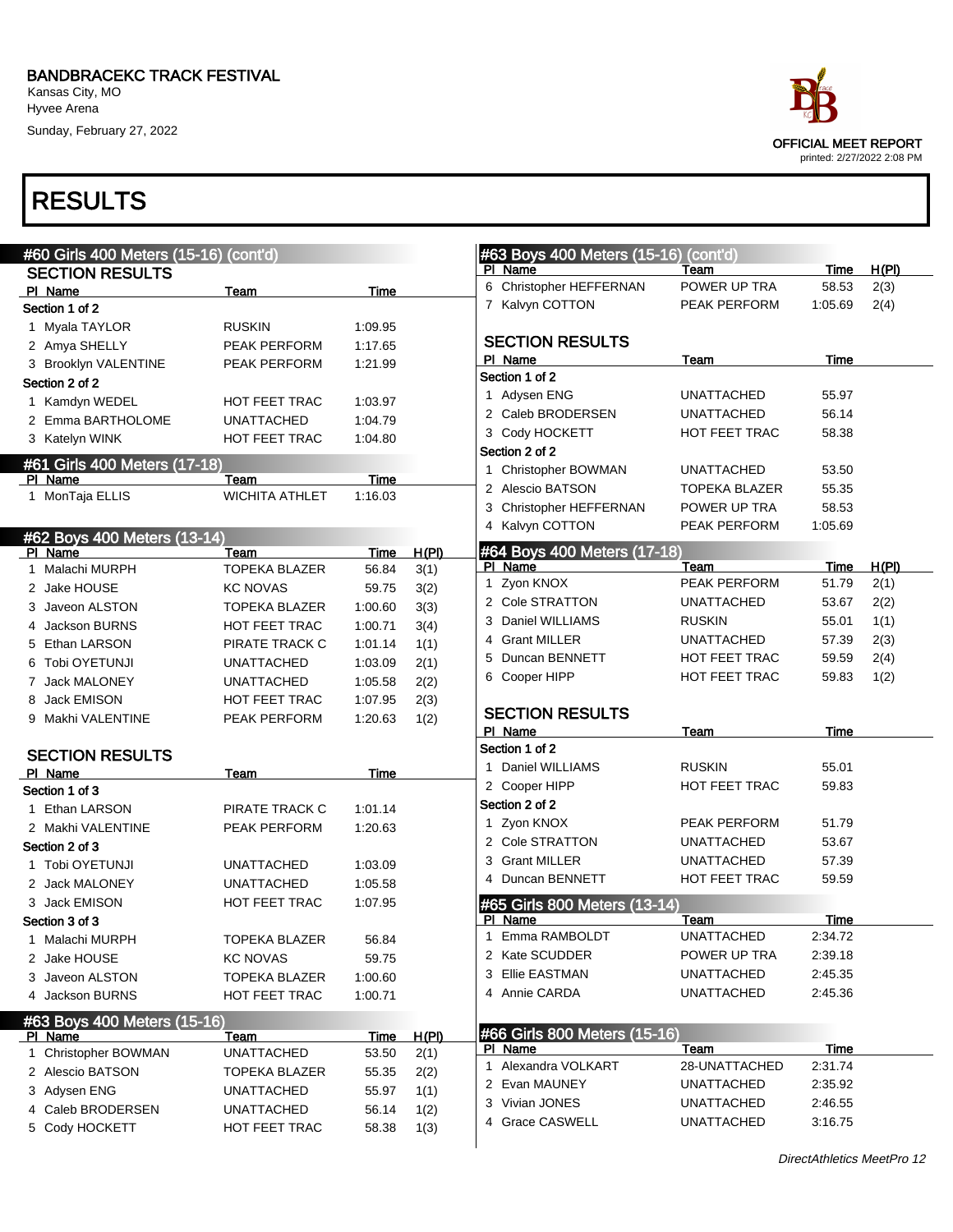Kansas City, MO Hyvee Arena

Sunday, February 27, 2022

| ace                        |
|----------------------------|
| OFFICIAL MEET REPORT       |
| printed: 2/27/2022 2:08 PM |

| #67 Girls 800 Meters (17-18) |                      |             |              | #71 Girls 200 Meters (13-14) (cont'd)   |                       |             |              |
|------------------------------|----------------------|-------------|--------------|-----------------------------------------|-----------------------|-------------|--------------|
| PI Name                      | Team                 | Time        |              | PI Name                                 | Team                  | Time        | H(PI)        |
| 1 Grace MEYER                | 28-UNATTACHED        | 2:20.43     |              | 6 Jada PATTERSON                        | <b>WICHITA ATHLET</b> | 31.56       | 1(2)         |
| 2 Kennedie RHEIN             | PERSONAL BEST        | 2:22.87     |              | 7 Camarye GUICE                         | <b>WICHITA ATHLET</b> | 32.69       | 1(3)         |
| 3 Paige BAKER                | 28-UNATTACHED        | 2:27.62     |              | Emma RAMBOLDT                           | <b>UNATTACHED</b>     | <b>DNS</b>  | 3            |
| 4 Scarlett PEARLMAN          | <b>UNATTACHED</b>    | 2:35.08     |              |                                         |                       |             |              |
| 5 Natalie KENNEDY            | <b>UNATTACHED</b>    | 2:41.44     |              | <b>SECTION RESULTS</b>                  |                       |             |              |
| 6 Allie GRIFFITHS            | <b>UNATTACHED</b>    | 2:44.11     |              | PI Name                                 | Team                  | Time        |              |
| 7 Annie JORDAN               | <b>UNATTACHED</b>    | 2:47.09     |              | Section 1 of 3                          |                       |             |              |
|                              |                      |             |              | 1 Olivia THADANI                        | HOT FEET TRAC         | 29.61       |              |
| #68 Boys 800 Meters (13-14)  |                      |             |              | 2 Jada PATTERSON                        | <b>WICHITA ATHLET</b> | 31.56       |              |
| PI Name                      | Team                 | Time        |              | 3 Camarye GUICE                         | <b>WICHITA ATHLET</b> | 32.69       |              |
| 1 Thomas GARRETT             | <b>UNATTACHED</b>    | 2:14.61     |              | Section 2 of 3                          |                       |             |              |
| 2 Conner SOENDKER            | 28-UNATTACHED        | 2:34.89     |              | 1 Avani HOCKER SINGH                    | <b>KC NOVAS</b>       | 30.71       |              |
| 3 Tanner LEVY                | HOT FEET TRAC        | 2:38.60     |              | Section 3 of 3                          |                       |             |              |
| 4 Jack EMISON                | HOT FEET TRAC        | 2:59.90     |              | 1 Keimara MARSHALL                      | <b>TOPEKA BLAZER</b>  | 28.15       |              |
|                              |                      |             |              | 2 Saniyah MOSLEY                        | <b>KC NOVAS</b>       | 28.82       |              |
| #69 Boys 800 Meters (15-16)  |                      |             |              | 3 Emma BAUM                             | HOT FEET TRAC         | 29.04       |              |
| PI Name                      | Team                 | Time        |              | Emma RAMBOLDT                           | <b>UNATTACHED</b>     | <b>DNS</b>  |              |
| 1 Wyatt HAUGHTON             | <b>UNATTACHED</b>    | 1:58.81     |              | #72 Girls 200 Meters (15-16)            |                       |             |              |
| 2 Trenton SANDLER            | <b>UNATTACHED</b>    | 1:59.85     |              | PI Name                                 | Team                  | Time        | H(PI)        |
| 3 Isaac LIND                 | <b>UNATTACHED</b>    | 2:10.04     |              | Charisma CATES                          | <b>WICHITA ATHLET</b> | 27.55       | 2(1)         |
| 4 Prabhav PAGADALA           | <b>UNATTACHED</b>    | 2:15.06     |              | 2 Kamdyn WEDEL                          | HOT FEET TRAC         | 27.67       | 2(2)         |
| 5 Preetish CHIGURUKOTA       | <b>UNATTACHED</b>    | 2:17.21     |              | 3 Katelyn WINK                          | <b>HOT FEET TRAC</b>  | 28.03       | 2(3)         |
| 6 Aidan FUGATE               | HOT FEET TRAC        | 2:18.54     |              | 4 Emma BARTHOLOME                       | <b>UNATTACHED</b>     | 28.13       | 2(4)         |
| 7 Henry EDGELLER             | <b>UNATTACHED</b>    | 2:19.44     |              | 5 Myala TAYLOR                          | <b>RUSKIN</b>         | 28.71       | 1(1)         |
| 8 Alescio BATSON             | <b>TOPEKA BLAZER</b> | 2:27.18     |              | 6 Amya SHELLY                           | PEAK PERFORM          | 33.25       | 1(2)         |
| 9 Caleb BRODERSEN            | <b>UNATTACHED</b>    | 2:34.60     |              | 7 Brooklyn VALENTINE                    | PEAK PERFORM          | 35.98       | 1(3)         |
| #70 Boys 800 Meters (17-18)  |                      |             |              | <b>SECTION RESULTS</b>                  |                       |             |              |
| PI Name                      | Team                 | Time        |              | PI Name                                 | Team                  | <b>Time</b> |              |
| 1 Garrett WILMES             | <b>UNATTACHED</b>    | 1:58.03     |              | Section 1 of 2                          |                       |             |              |
| 2 Caleb LIND                 | <b>UNATTACHED</b>    | 1:59.06     |              | 1 Myala TAYLOR                          | <b>RUSKIN</b>         | 28.71       |              |
| 3 David HELD                 | <b>UNATTACHED</b>    | 2:00.28     |              | 2 Amya SHELLY                           | PEAK PERFORM          | 33.25       |              |
| 4 Andrew MASON               | <b>UNATTACHED</b>    | 2:01.96     |              | 3 Brooklyn VALENTINE                    | PEAK PERFORM          | 35.98       |              |
| 5 Luke BROWNING              | HOT FEET TRAC        | 2:05.79     |              | Section 2 of 2                          |                       |             |              |
| 6 Eli MOORE                  | <b>UNATTACHED</b>    | 2:06.19     |              | 1 Charisma CATES                        | <b>WICHITA ATHLET</b> | 27.55       |              |
| 7 Merritt GREGORY            | <b>UNATTACHED</b>    | 2:11.52     |              | 2 Kamdyn WEDEL                          | HOT FEET TRAC         | 27.67       |              |
| 8 Jack JOHNSON               | <b>UNATTACHED</b>    | 2:12.80     |              | 3 Katelyn WINK                          | HOT FEET TRAC         | 28.03       |              |
| 9 Dillon PRICE               | <b>UNATTACHED</b>    | 2:25.56     |              | 4 Emma BARTHOLOME                       | <b>UNATTACHED</b>     | 28.13       |              |
| 10 Brendon WOOD              | <b>UNATTACHED</b>    | 2.31.64     |              |                                         |                       |             |              |
|                              |                      |             |              | #73 Girls 200 Meters (17-18)<br>PI Name | Team                  | Time        | <u>H(PI)</u> |
| #71 Girls 200 Meters (13-14) |                      |             |              | Kennedie RHEIN<br>1                     | PERSONAL BEST         | 28.42       | 2(1)         |
| PI Name                      | Team                 | <u>Time</u> | <u>H(PI)</u> | 2 Nina KALMUS                           | <b>UNATTACHED</b>     | 28.86       | 1(1)         |
| 1 Keimara MARSHALL           | <b>TOPEKA BLAZER</b> | 28.15       | 3(1)         | 3 Livie BURSON                          | <b>UNATTACHED</b>     | 30.28       | 2(2)         |
| 2 Saniyah MOSLEY             | <b>KC NOVAS</b>      | 28.82       | 3(2)         | 4 Khloe KOWALIK                         | <b>UNATTACHED</b>     | 30.82       | 1(2)         |
| 3 Emma BAUM                  | <b>HOT FEET TRAC</b> | 29.04       | 3(3)         | 5 MonTaja ELLIS                         | <b>WICHITA ATHLET</b> | 30.92       | 2(3)         |
| 4 Olivia THADANI             | HOT FEET TRAC        | 29.61       | 1(1)         |                                         |                       |             |              |
| 5 Avani HOCKER SINGH         | <b>KC NOVAS</b>      | 30.71       | 2(1)         |                                         |                       |             |              |
|                              |                      |             |              |                                         |                       |             |              |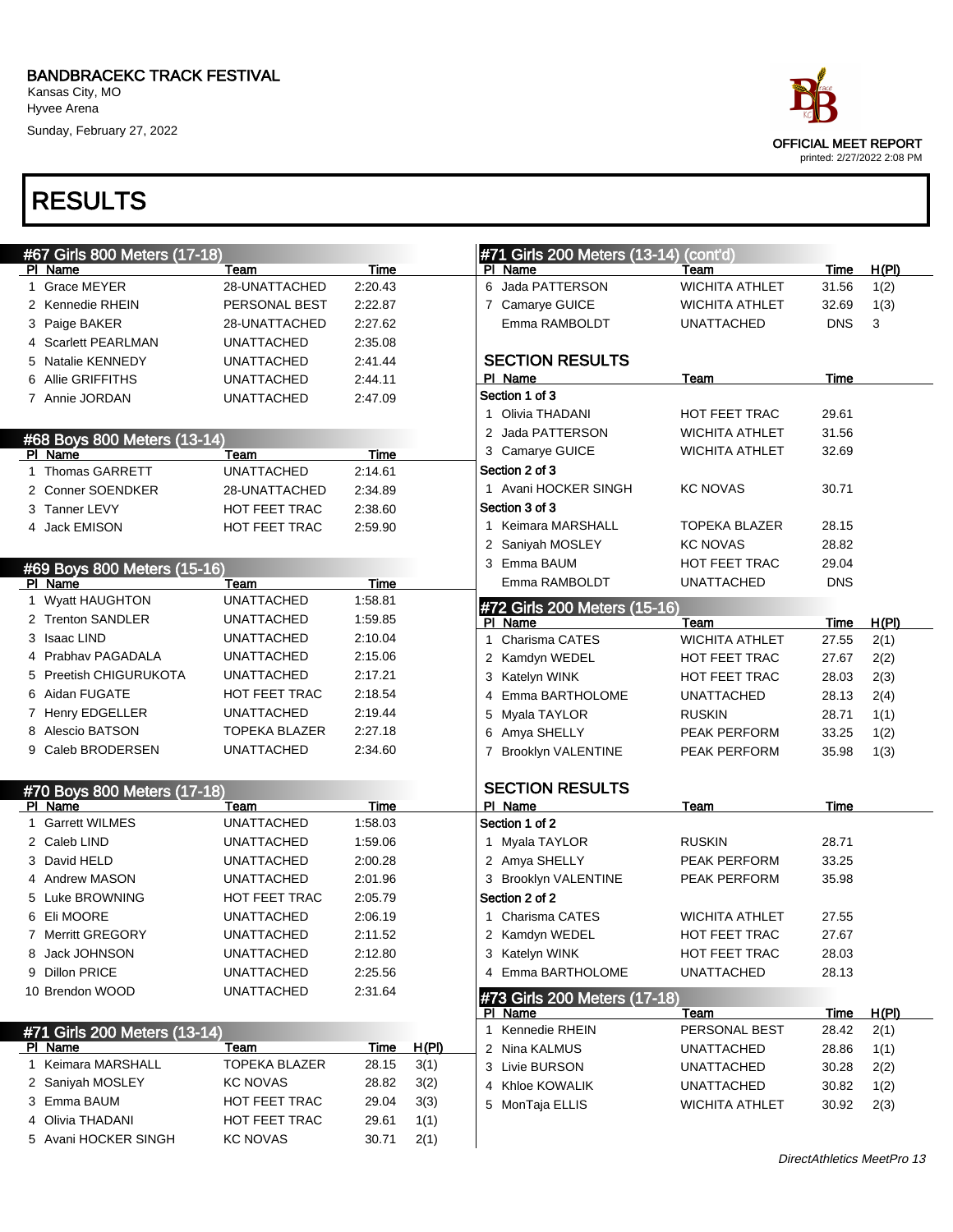Sunday, February 27, 2022



| #73 Girls 200 Meters (17-18) (cont'd) |                       |             |       | #75 Boys 200 Meters (15-16) (cont'd)     |                                      |                |                            |
|---------------------------------------|-----------------------|-------------|-------|------------------------------------------|--------------------------------------|----------------|----------------------------|
| <b>SECTION RESULTS</b>                |                       |             |       | PI Name                                  | Team                                 | Time           | H(PI)                      |
| PI Name                               | Team                  | Time        |       | 6 Alescio BATSON                         | <b>TOPEKA BLAZER</b>                 | 25.39          | 2(2)                       |
| Section 1 of 2                        |                       |             |       | 7 Michael MILLS JR.                      | <b>KAUFFMAN</b>                      | 25.39          | 1(2)                       |
| 1 Nina KALMUS                         | <b>UNATTACHED</b>     | 28.86       |       | 8 Caleb BRODERSEN                        | <b>UNATTACHED</b>                    | 26.08          | 2(3)                       |
| 2 Khloe KOWALIK                       | <b>UNATTACHED</b>     | 30.82       |       | 9 Rylee JOHNSON                          | <b>UNATTACHED</b>                    | 26.76          | 2(4)                       |
| Section 2 of 2                        |                       |             |       |                                          |                                      |                |                            |
| 1 Kennedie RHEIN                      | PERSONAL BEST         | 28.42       |       | <b>SECTION RESULTS</b>                   |                                      |                |                            |
| 2 Livie BURSON                        | <b>UNATTACHED</b>     | 30.28       |       | PI Name                                  | Team                                 | Time           |                            |
| 3 MonTaja ELLIS                       | <b>WICHITA ATHLET</b> | 30.92       |       | Section 1 of 3                           |                                      |                |                            |
| #74 Boys 200 Meters (13-14)           |                       |             |       | 1 Avi BELAUSTEGUI<br>2 Michael MILLS JR. | <b>UNATTACHED</b><br><b>KAUFFMAN</b> | 24.31<br>25.39 |                            |
| PI Name                               | Team                  | <b>Time</b> | H(PI) | Section 2 of 3                           |                                      |                |                            |
| 1 Malachi MURPH                       | <b>TOPEKA BLAZER</b>  | 24.66       | 4(1)  | 1 Jabbar TANNER                          | <b>UNATTACHED</b>                    | 24.72          |                            |
| 2 Javeon ALSTON                       | <b>TOPEKA BLAZER</b>  | 25.52       | 4(2)  | 2 Alescio BATSON                         | <b>TOPEKA BLAZER</b>                 | 25.39          |                            |
| 3 De'Varie HAYLES                     | <b>UNATTACHED</b>     | 26.07       | 4(3)  | 3 Caleb BRODERSEN                        | <b>UNATTACHED</b>                    | 26.08          |                            |
| 4 Ethan LARSON                        | PIRATE TRACK C        | 26.20       | 4(4)  |                                          |                                      |                |                            |
| 5 Kayin REEVES                        | 28-UNATTACHED         | 26.40       | 3(1)  | 4 Rylee JOHNSON                          | <b>UNATTACHED</b>                    | 26.76          |                            |
| 6 Shinji POLLARD                      | HOT FEET TRAC         | 26.47       | 3(2)  | Section 3 of 3                           | <b>NEXT LEVEL ELI</b>                |                |                            |
| 7 Mikhayah DENATALE                   | <b>HOT FEET TRAC</b>  | 27.18       | 2(1)  | 1 Darian ADAMS<br>2 A.J. BANKS           |                                      | 24.38          |                            |
| 8 Jackson BURNS                       | <b>HOT FEET TRAC</b>  | 27.58       | 3(3)  |                                          | <b>WICHITA ATHLET</b>                | 24.65          |                            |
| 9 Jake HOUSE                          | <b>KC NOVAS</b>       | 28.62       | 3(4)  | 3 Kalvyn COTTON                          | PEAK PERFORM                         | 25.06          |                            |
| 10 Derrick AMOS                       | NEXT LEVEL ELI        | 28.81       | 1(1)  | #76 Boys 200 Meters (17-18)              |                                      |                |                            |
| 11 Jack EMISON                        | <b>HOT FEET TRAC</b>  | 30.42       | 2(2)  | PI Name                                  | Team                                 | Time           | H(PI)                      |
|                                       |                       |             |       | 1 Zyon KNOX                              | PEAK PERFORM                         | 22.95          | 5(1)                       |
| <b>SECTION RESULTS</b>                |                       |             |       | 2 Foli ASSIONGBON                        | <b>RUSKIN</b>                        | 23.88          | 3(1)                       |
| PI Name                               | Team                  | Time        |       | 3 Marcus PAIGE                           | <b>KAUFFMAN</b>                      | 24.11          | 5(2)                       |
| Section 1 of 4                        |                       |             |       | 4 Cooper HIPP                            | HOT FEET TRAC                        | 24.19          | 4(1)                       |
| 1 Derrick AMOS                        | <b>NEXT LEVEL ELI</b> | 28.81       |       | 5 Cole STRATTON                          | <b>UNATTACHED</b>                    | 24.33          | 5(3)                       |
| Section 2 of 4                        |                       |             |       | Daniel WILLIAMS<br>6                     | <b>RUSKIN</b>                        | 24.39          | 1(1)                       |
| 1 Mikhayah DENATALE                   | <b>HOT FEET TRAC</b>  | 27.18       |       | 7 Landis JOHNSON                         | UNATTACHED                           | 24.78          | 4(2)                       |
| 2 Jack EMISON                         | <b>HOT FEET TRAC</b>  | 30.42       |       | 8 Grant MILLER                           | <b>UNATTACHED</b>                    | 25.37          | 4(3)                       |
| Section 3 of 4                        |                       |             |       | 9 Charles LEE                            | <b>KAUFFMAN</b>                      | 25.68          | 2(1)                       |
| 1 Kayin REEVES                        | 28-UNATTACHED         | 26.40       |       | 10 Duncan BENNETT                        | HOT FEET TRAC                        | 25.74          | 3(2)                       |
| 2 Shinji POLLARD                      | <b>HOT FEET TRAC</b>  | 26.47       |       | 11 Nathan APPLE                          | HOT FEET TRAC                        | 25.75          | 3(3)                       |
| 3 Jackson BURNS                       | <b>HOT FEET TRAC</b>  | 27.58       |       | 12 Joseph HARDING                        | <b>UNATTACHED</b>                    | 25.80          | 2(2)                       |
| 4 Jake HOUSE                          | <b>KC NOVAS</b>       | 28.62       |       | 13 Aidan FERRAO                          | <b>UNATTACHED</b>                    | 26.00          | 4(4)                       |
| Section 4 of 4                        |                       |             |       | 14 Sophearit THACH                       | UNATTACHED                           | 26.45          | 3(4)                       |
| 1 Malachi MURPH                       | <b>TOPEKA BLAZER</b>  | 24.66       |       |                                          |                                      |                |                            |
| 2 Javeon ALSTON                       | <b>TOPEKA BLAZER</b>  | 25.52       |       | <b>SECTION RESULTS</b>                   |                                      |                |                            |
| 3 De'Varie HAYLES                     | <b>UNATTACHED</b>     | 26.07       |       | PI Name                                  | Team                                 | <b>Time</b>    |                            |
| 4 Ethan LARSON                        | PIRATE TRACK C        | 26.20       |       | Section 1 of 5                           |                                      |                |                            |
| #75 Boys 200 Meters (15-16)           |                       |             |       | 1 Daniel WILLIAMS                        | <b>RUSKIN</b>                        | 24.39          |                            |
| PI Name                               | Team                  | <b>Time</b> | H(PI) | Section 2 of 5                           |                                      |                |                            |
| 1 Avi BELAUSTEGUI                     | <b>UNATTACHED</b>     | 24.31       | 1(1)  | 1 Charles LEE                            | KAUFFMAN                             | 25.68          |                            |
| 2 Darian ADAMS                        | NEXT LEVEL ELI        | 24.38       | 3(1)  | 2 Joseph HARDING                         | UNATTACHED                           | 25.80          |                            |
| 3 A.J. BANKS                          | <b>WICHITA ATHLET</b> | 24.65       | 3(2)  | Section 3 of 5                           |                                      |                |                            |
| 4 Jabbar TANNER                       | <b>UNATTACHED</b>     | 24.72       | 2(1)  | 1 Foli ASSIONGBON                        | <b>RUSKIN</b>                        | 23.88          |                            |
| 5 Kalvyn COTTON                       | PEAK PERFORM          | 25.06       | 3(3)  | 2 Duncan BENNETT                         | HOT FEET TRAC                        | 25.74          |                            |
|                                       |                       |             |       | 3 Nathan APPLE                           | HOT FEET TRAC                        | 25.75          |                            |
|                                       |                       |             |       |                                          |                                      |                | DirectAthletics MeetPro 14 |